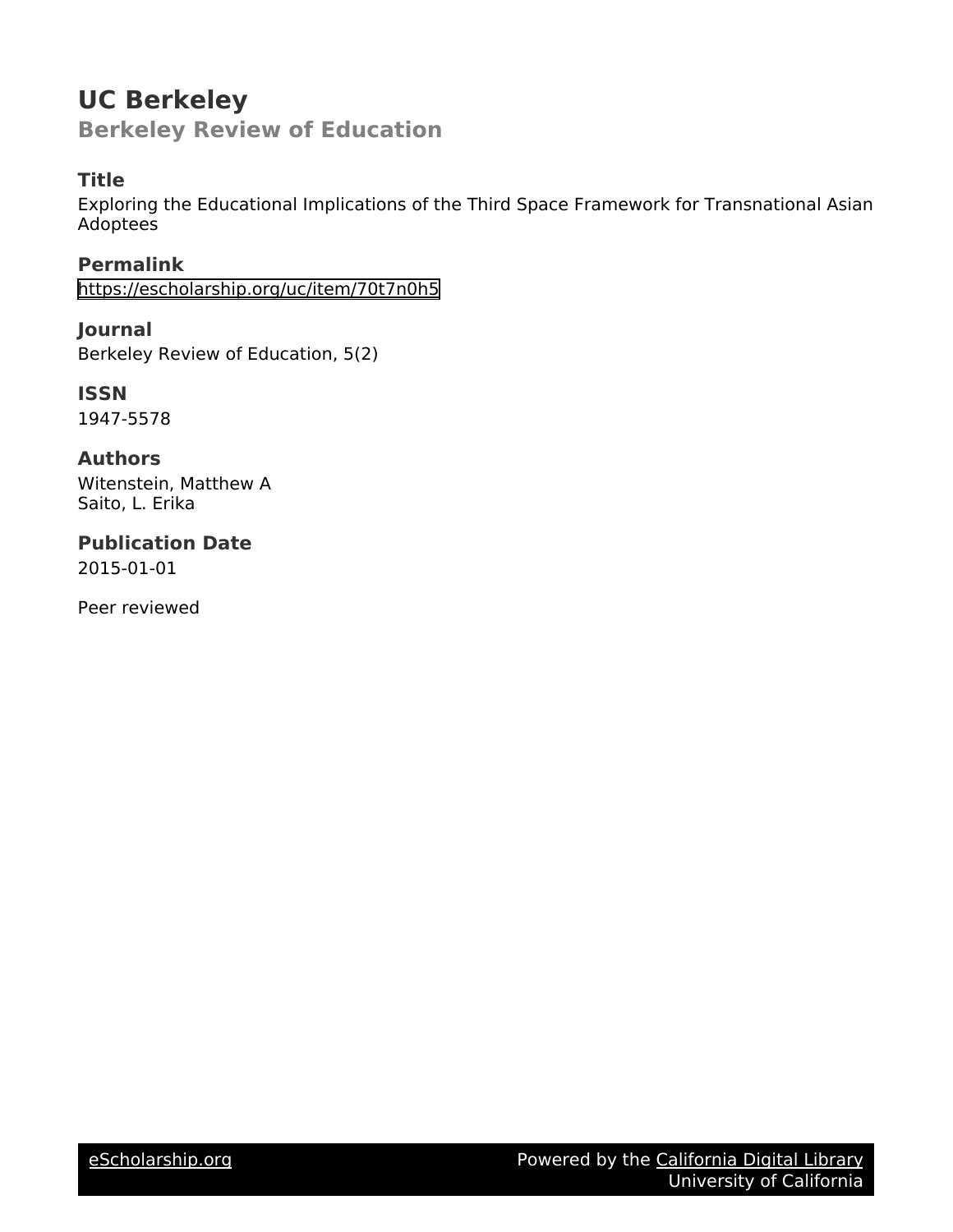# Exploring the Educational Implications of the Third Space Framework for Transnational Asian Adoptees Matthew A. Witenstein<sup>a1</sup> and L. Erika Saito<sup>b</sup>

<sup>a</sup> University of San Diego **b** Claremont Graduate University

#### **Abstract**

*Transnational Asian adoptees are a unique and understudied population that potentially faces oppression and confusion. Educational institutions are often unresponsive to the needs of immigrant groups, particularly ones with unique circumstances like transnational Asian adoptees. Not only is there a gap generally in the critical and empirical literature across fields when it comes to this population, but it is almost entirely missing from the educational literature. This conceptual paper contributes a better understanding of transnational adoptees through a third space framework. We seek to critically analyze and synthesize the literature on transnational Asian adoptees. The outcome of the investigation bridges the adoption and education literature, situating it within the educational context. In doing so, we present educational implications of transnational Asian adoption that lay the groundwork for much needed empirical analyses.*

*Keywords:* transnational Asian adoptees, third spaces, immigrant education, immigrant studies

Studies of immigrant communities in the United States appear in the social science literature, particularly in ethnic and cultural studies, and counseling and psychology literature. Broadly, these studies demonstrate that immigrant groups find themselves in a unique transnational psycho-social space which transcends the borders of both the home country and the host country, thereby allowing migrants to morph their identities and customs (Hübinette, 2004). Researchers focusing on a specific immigrant population *transnational adoptees*—situate their work in the literatures on adoption (Hübinette, 2004, 2007; Tessler & Gamache, 2012), counseling (Baden, Treweeke & Ahluwalia, 2012), ethnic and cultural studies (Barn, 2013; Fang, 2009), identity (Bhabha, 1990; Cherot, 2006; Grice, 2005; J. Lee, 2004), and psychology and psychiatry (Arnett, 2000; R. M. Lee, Grotevant, Hellerstedt, Gunnar, & the Minnesota International Adoption Project Team, 2006; Kim, 1995). Although there is a growing body of literature on

Berkeley Review of Education Vol. 5 No. 2, pp. 117–136

<u> 1989 - Johann Stein, markin film yn y breninn y breninn y breninn y breninn y breninn y breninn y breninn y b</u>

<sup>&</sup>lt;sup>1</sup> Correspondence concerning this article should be addressed to: Matthew A. Witenstein, Clinical Assistant Professor, School of Leadership and Education Sciences, University of San Diego, 5998 Alcala Park, San Diego, CA, 92110-2492. Email: witenstein.matthewa@gmail.com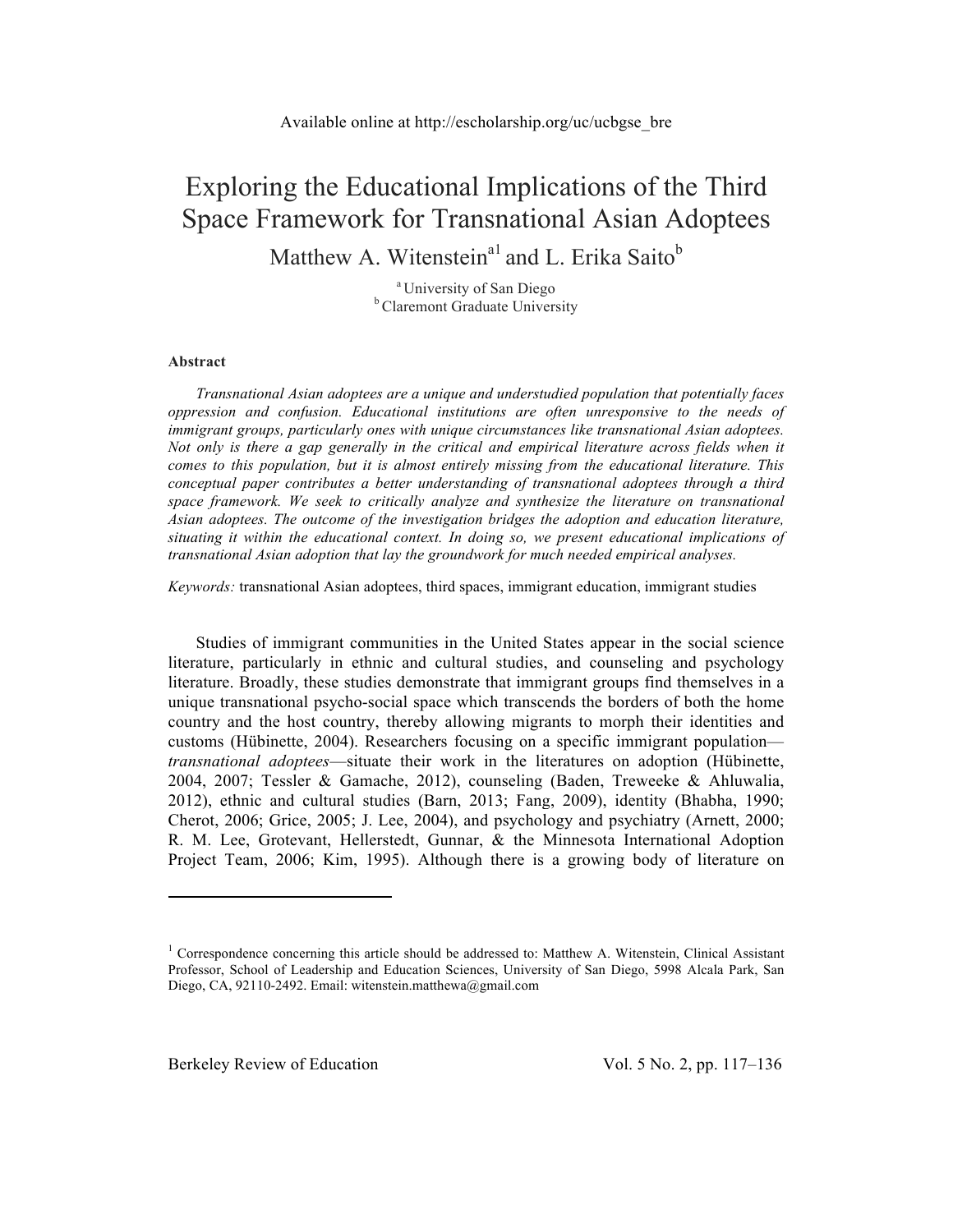transnational adoptees, studies of this population are almost entirely missing from the educational literature.

It is critical to understand how transnational adoptees, particularly those from Asian countries, fare in U.S. educational contexts because, since the 1970s, they have been enrolling in American public schools at increasing rates. Indeed, the United States has historically been the largest receiving country of transnational adoptees, predominantly from Asian nations (Choy, 2009). According to Choy (2013), Asia sent the largest number of adoptees to the United States between 1971 and 2001 (156,491 or 59% of transnational adoptees). Education typically equips people with both knowledge and skills necessary to navigate the society in which they live (Tyack, 1974). Yet, American educational institutions and systems are often unresponsive to the needs of immigrant populations, particularly transnational adoptees, who face unique challenges in navigating and understanding their identities (Ruiz de Velasco & Fix, 2000).

In this conceptual paper, we critically analyze and synthesize the literature on transnational Asian adoptees in the United States. We focus on the literature on the three largest transnational Asian adoptee populations in the United States: (a) Chinese, (b) Korean, and (c) Vietnamese. *Transnational adoption*, *international adoption*, and *intercountry adoption* each refer to the transfer of children from one nation to another into families that are often "racially and culturally different from them" (Barn, 2013). Because the population on which we focus encompasses the three terms above, we have chosen to use the term *Asian adoption* to refer specifically to the adoption of children from China, South Korea, and Vietnam—the largest sending countries from Asia in the last few decades. Studying these groups together is a meaningful exercise for exploring similarities and differences within and across groups. This paper aims to bridge the adoption and education literatures as we focus on transnational Asian adoptees within the educational context. In doing so, we present educational implications for transnational Asian adoptees that lay the groundwork for much needed empirical analyses.

To understand the experiences of transnational Asian adoptees, it is critical to generate a theoretical approach that allows not only for their voices to be heard, but also for carefully recognizing the hybrid spaces in which they live, i.e., between their countries of origin and the United States. Bhabha's third space framework (1990, 1994) allows us to see how transnational Asian adoptees construct identity through an understanding of their cultural difference. The third space is a hybrid, interstitial place on the boundary of two cultures where individuals may create a new, more accurate depiction of reality. Within the third space, transnational Asian adoptees create new personal narratives, unhinging the histories preceding them and fostering opportunities to create new meanings.

Two questions guide this conceptual article: First, how does being a transnational Asian adoptee situate the individual within the third space? Second, how does the third space context help us understand the educational needs of Asian adoptee children?

Following this introduction, this paper unfolds in five sections. The first section outlines how using the third space framework fosters increased knowledge and understanding of transnational Asian adoptees in the educational context. Next, we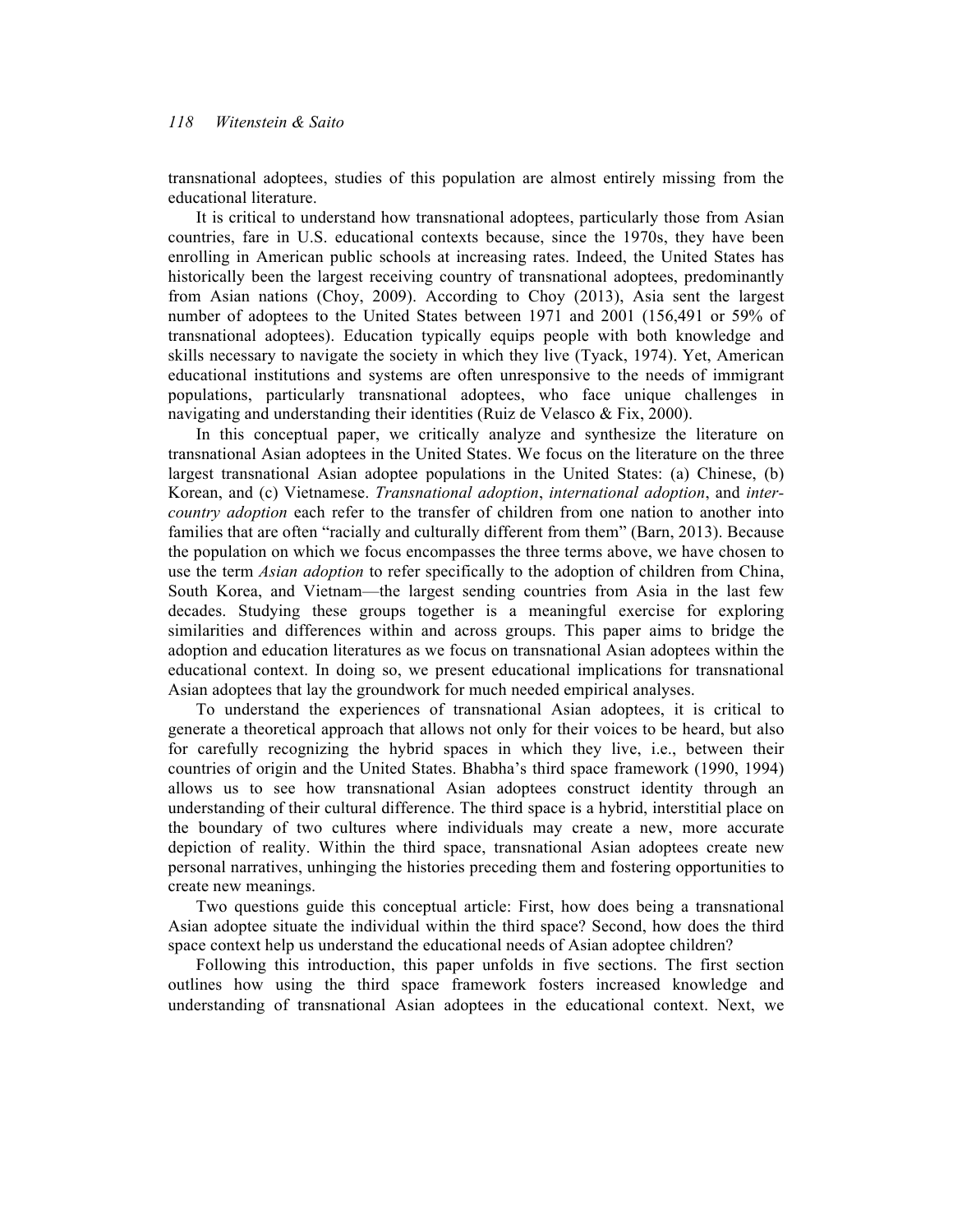provide a brief history of transnational Asian adoption in the United States, which creates critical perspective and context. We then synthesize the literature on several important contexts within which adoptees exist in relation to the third space framework. Next, we offer considerations for working with adoptees within educational contexts via a third space framework. Finally, we conclude with implications for practitioners and researchers, paired with five questions to guide future empirical research.

# **Transnational Asian Adoptees and the Third Space**

# **Defining the Third Space**

Recall that Bhabha (1990, 1994) describes the third space as a hybrid space incorporating two distinct cultures. Moje, et al. (2004) similarly define the third space as an amalgamation of the first space (family and community contexts) with the second space (institutional contexts such as schools). Empirical applications of the third space framework abound in the educational literature. For example, Isik-Ercan (2014) uses the third space framework to illuminate how Turkish parents learned to negotiate an interstitial concept of respect and decency somewhere between the home culture and the culture children learned at school. Other educational researchers have used the third space framework when examining literacy and language issues (Fitts, 2009; Gutiérrez, Baquedano-López, Alvarez & Chiu, 1999; Moje, et al., 2004), student teacher preparation (Cuenca, Schmeichel, Butler, Dinkelman & Nichols, 2011; Phompun, Thongthew & Zeichner, 2013), and the intersection of identity, culture, and schooling (Isik-Ercan, 2014), which is relevant for this paper. Together, these authors demonstrate how the educational context can help support children living in the third space.

#### **Understanding Transnational Asian Adoptees within the Context of the Third Space**

The third space illuminates both the challenges and opportunities transnational Asian adoptees experience in navigating their identities. Indeed, transnational Asian adoptees can be found in the liminal (i.e., on the borderline or boundary) third space that Bhabha (1994) describes as the "interstice" between the colonized and the colonizer. Derived within this space are iterative representations of meaning; ongoing, infinite negotiations; and an indeterminate, unsettled existence in terms of how culture is typically explained. Similarly, transnational Asian adoptees live in a context very different from that of their adoptive families and from that of other Asian immigrants to the United States. Hübinette (2005) explains that Korean adoptees are "severed, estranged, and isolated" from their birthplace while they are "marginalized" and "otherized" in their Western host countries (p. 168). Miller-Loessi and Kilic (2001) and Williams (2001) argue that Chinese and Vietnamese adoptees have had similar experiences to Korean adoptees.

Thus, transnational Asian adoptees arguably live within a third space in that they are practically severed from their birth culture and exist as an accepted *other* in the Western world in which they live (Bhabha, 1994). This forces them to live on the border of each culture, which can be confusing and challenging for an individual. Bhabha (1990) posits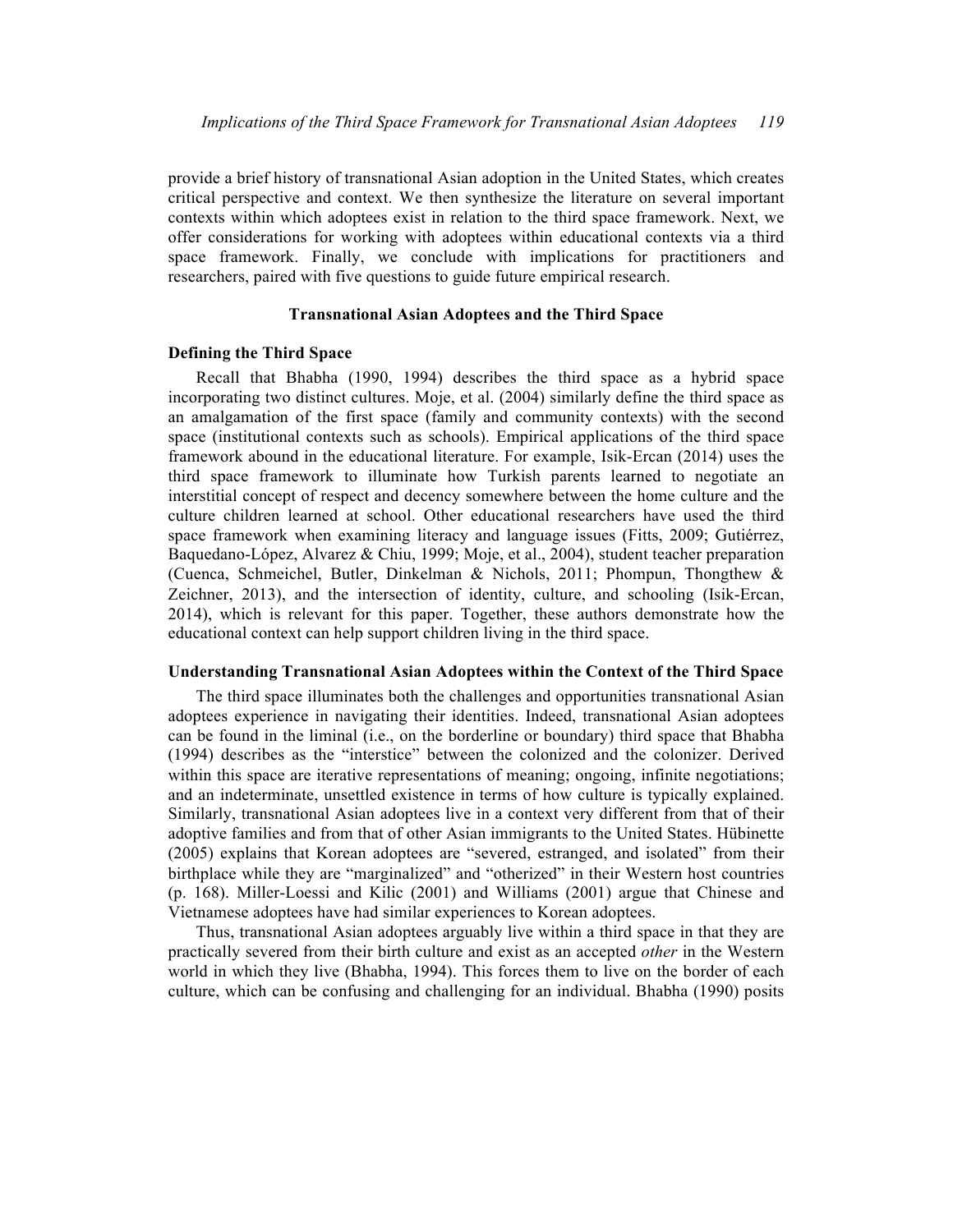that it is impractical for members of society to combine different forms of cultural practices assuming they will easily coexist.

Hübinette (2007) acknowledges that third space concepts are typically associated with colonized subjects and postcolonial diasporas. However, he theorizes that Korean adoptees are the quintessential case of third space existence as they lack the common connections associated with the immigrant experience, such as native language and culture. Miller-Loessi and Kilic (2001) argue that while the Chinese government created an adoption program encouraging adoptive parents to foster the child's Chinese identity both in their adoptive country and transnationally, this program may be a form of exacerbation. The adoptive parents cannot authentically carry out Chinese culture like most Chinese immigrant parents can. In turn, the adopted Chinese child lives in a forced state of hybridity, where they are "none of the above and all of the above" at the same time (Miller-Loessi & Killic, 2001). These adopted children were involuntarily placed into this situation living on the borderline between cultures. Thus, hybridized existences in third spaces do not necessarily create a harmonious, pleasant state (Hübinette, 2007).

The third space is an appropriate lens for understanding how transnational Asian adoptees navigate different spaces within the educational context as they are bound to confront issues of identity through their schooling experiences. For example, Williams (2001) describes how Vietnamese adoptees beginning school for the first time notice racially homogeneous families and encounter questions from peers about the difference between their physical features and that of their family members. Events like this illustrate the arc of adopted children's journeys into the liminal, fluctuating third space. These experiences foster opportunities for adoptees to acknowledge and explore their identity in the third space. The next section provides a brief historical overview of Asian adoption in the United States with key information needed to examine transnational Asian adoptees in the third space.

#### **Asian Adoption History in the United States**

The history of transnational adoption into the U.S. dates back over sixty years. Though this article highlights the experiences of Asian adoptees from China, South Korea, and Vietnam specifically, it is important to note how transnational adoption from Asia began and how it has transformed in more recent years. The onset of transnational adoption between Asia and the U.S. immediately followed American military involvement in Asia during World War II, the Korean War, and the Vietnam War, during which U.S. servicemen and Asian women produced mixed-race offspring who were largely ostracized from their countries of birth (Barn, 2013; Choy, 2009). These children, called "G.I. babies" or "war orphans," faced intense racial discrimination in their birth countries, and their birth mothers were confronted with societal pressure to give up their children, often to families abroad. Since then, other factors contributing to the rise of U.S. transnational adoption from Asia include the following: (a) changing adoption practices in the United States, (b) sociopolitical and economic concerns, and (c) U.S. legislation supporting transnational adoption. In what follows, we discuss how each of these factors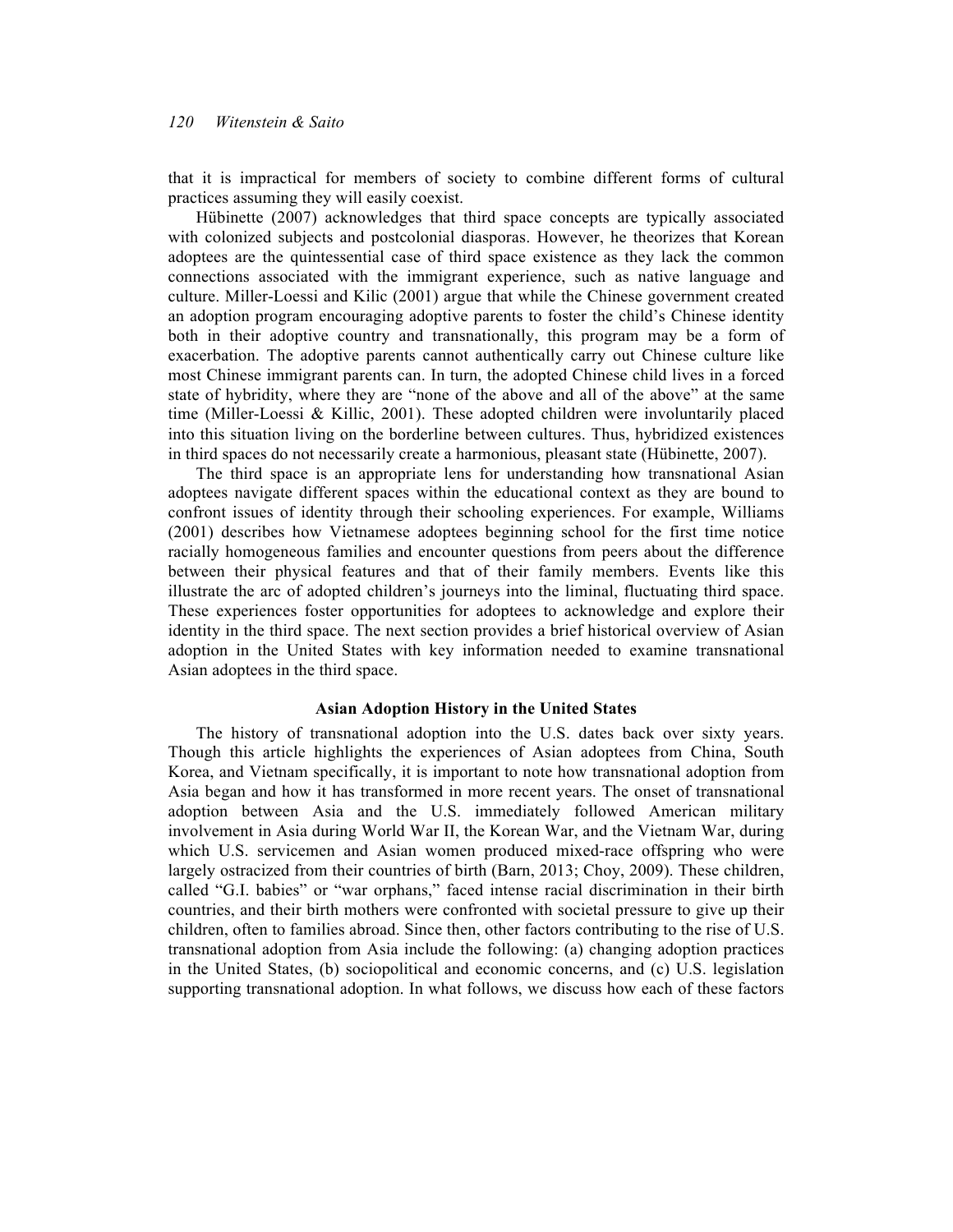impacted transnational adoption during three periods: 1940s–1960s, 1970s–1990s, and 2000–present.

## **Transnational Adoption: 1940s–1960s**

In the 1940s and 1950s, thousands of orphaned children born into war-stricken, impoverished conditions and receiving limited sources of support in Japan and Korea were adopted abroad (R. M. Lee et al., 2006). Following World War II, approximately 20,000 mixed-race children were born out of wedlock, which signified the visible mark of U.S. military presence; these children confronted much racial discrimination. After the Korean War, mixed-race Korean children were often reported as being outcasts within their society and denied education and employment opportunities within their birth country. In the monolithic societies of Japan and Korea, mixed-race children were destined to a life of dreadful conditions, both because of the strong prejudice against mixed-race children and the impoverished living conditions into which they were born (Choy, 2009). Due to rampant racial discrimination, domestic adoption was strongly discouraged; therefore, approximately 2,000 Korean children were adopted in the U.S. (Hübinette, 2005).

The Refugee Relief Act of 1953, which provided visas for up to 4,000 orphans from overseas, opened the door for mixed-race children from Japan and Korea to immigrate to the U.S. and receive U.S. citizenship (Oh, 2012). One of the first organizations to take advantage of the 1953 Refugee Relief Act was the Holt Adoption Agency (Holt), created after the Holt family adopted eight children from Korea in 1955. Viewing transnational adoption as "a call from God," Holt's purpose was to "save" orphaned children born to American soldiers and Asian women (primarily in Korea) by bringing them to the U.S. (Nelson, 2009). Word spread quickly of the Holt family's multiple adoptions, and a surge of interested American families sought the Holts' help to adopt children from Korea. Holt supported these families if they abided by a Christian faith, rather than using the family background criteria used by social welfare organizations (Nelson, 2009; Winslow, 2012). The lack of adoption policies and government oversight between 1948 and 1961 allowed for an expedited adoption process that did not require parent presence or a proper family screening process. It remains questionable whether or not, during this time, adopted children were properly placed into families that would support their cultural heritage (R. M. Lee, et al., 2006). Consequently, the United States, during the 1950s, became the world's highest receiving country of Asian adoptees (Choy, 2009).

Transnational adoption from Japan quickly declined by the 1960s when the economy of Japan improved. However, transnational adoption from Korea continued. In addition to mixed-race children, American families adopted over 100,000 non-mixed race Korean children between 1953 and 2012 (Hübinette, 2004).

#### **Transnational Adoption: 1970s–1990s**

During the 1970s, interest in adoption among White parents increased; however, the legalities of custody between birth mothers and adoptive parents constrained potential adoptive parents from moving forth in the domestic adoption process (Nelson, 2009).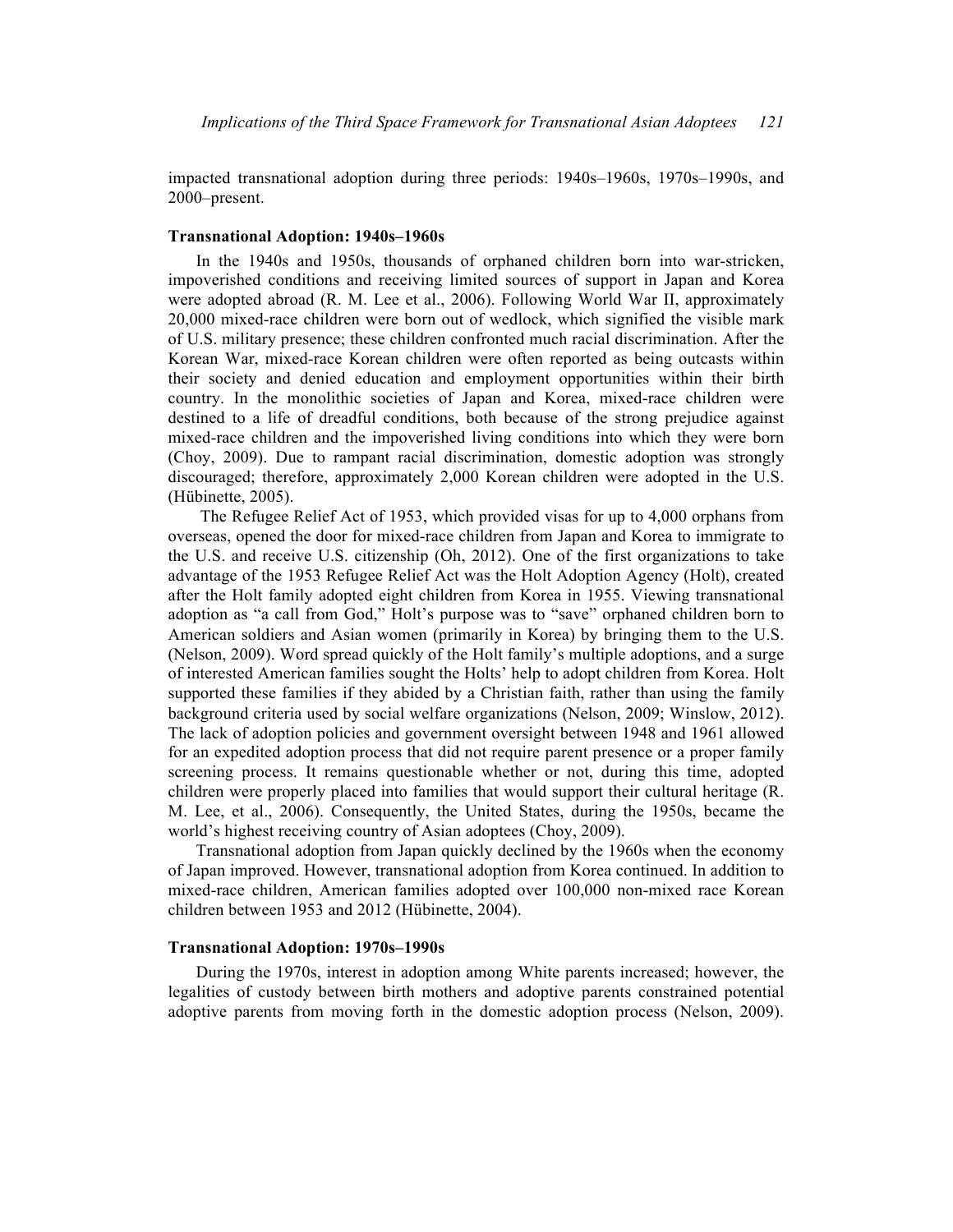Meanwhile, there was an overall decrease in the number of adoptable White children (Nelson, 2009). Furthermore, the National Association of Black Social Workers and the Indian Child Welfare Act contested U.S. transracial adoptions, in which parents adopt a child of a racial background different from their own (Nelson, 2009). This academic group and legal mandate characterized the adoption of Black and Native American adoptees into non-Black and non-Native American families (mostly White) as a repeated historical practice of cultural genocide (Barn, 2013; Nelson, 2009; Scroggs & Heitfield, 2001). Given the controversial nature of domestic transracial adoption, White parents wishing to adopt often looked beyond the U.S. borders.

Vietnam was one country to which potential adoptive parents turned. The Vietnam War produced another wave of mixed-race adopted children born to U.S. servicemen and Vietnamese women. During the war, White families in the U.S. adopted 1,000 mixedrace Vietnamese children. Following the war, in 1975, Operation Babylift, which the U.S. government framed as a humanitarian effort to rescue suffering children from the Vietcong, allowed an additional 2,000 Vietnamese children to be placed into the homes of predominantly White families in the U.S. (Cherot, 2009).

At the same time that American families were adopting children from Vietnam, American families continued to adopt children from Korea. As adoption from Korea continued through the Seoul Summer Olympics of 1988, Western media, particularly from the U.S., described adoptive children as South Korea's largest export. This brought worldwide negative attention to an ongoing matter that Korean governmental officials had been covering up, focusing instead on building the country's economy and reputation as a highly industrialized nation. With the issue of Korean adoption at the forefront of the global media, the South Korean government felt pressure to address the problem (Hübinette, 2007; Selman, 2012). The government mandated a deadline for ending international adoption in 1996. This mandate failed, and in 1994, the government set a new deadline for 2015 (Hübinette, 2007).

#### **Transnational Adoption: 2000–Present**

Adoption from Vietnam continued through the 1990s until accusations and investigations of corruption and fraud ensued, leading the Vietnamese government to reduce the number of intercountry adoptions in 2004–2005 and to reexamine the country's adoption process. Though sending and receiving countries developed formalized authorization and intercountry adoption from Vietnam once again, the sudden spike of abandoned Vietnamese children remained questionable, given continued accounts of child trafficking and of adoption agencies' coercive practices, including offering money to healthy, childbearing women and then falsifying records of children sold to adoption brokers (Blair, 2005; The Schuster Institute for Investigative Journalism, 2011). Due to the U.S. Department of State and embassy's warnings to adoptive parents of these practices and the nonrenewal of U.S.-Vietnam Memorandum of Understanding, adoption from Vietnam is now restricted in the U.S. (The Schuster Institute for Investigative Journalism, 2011).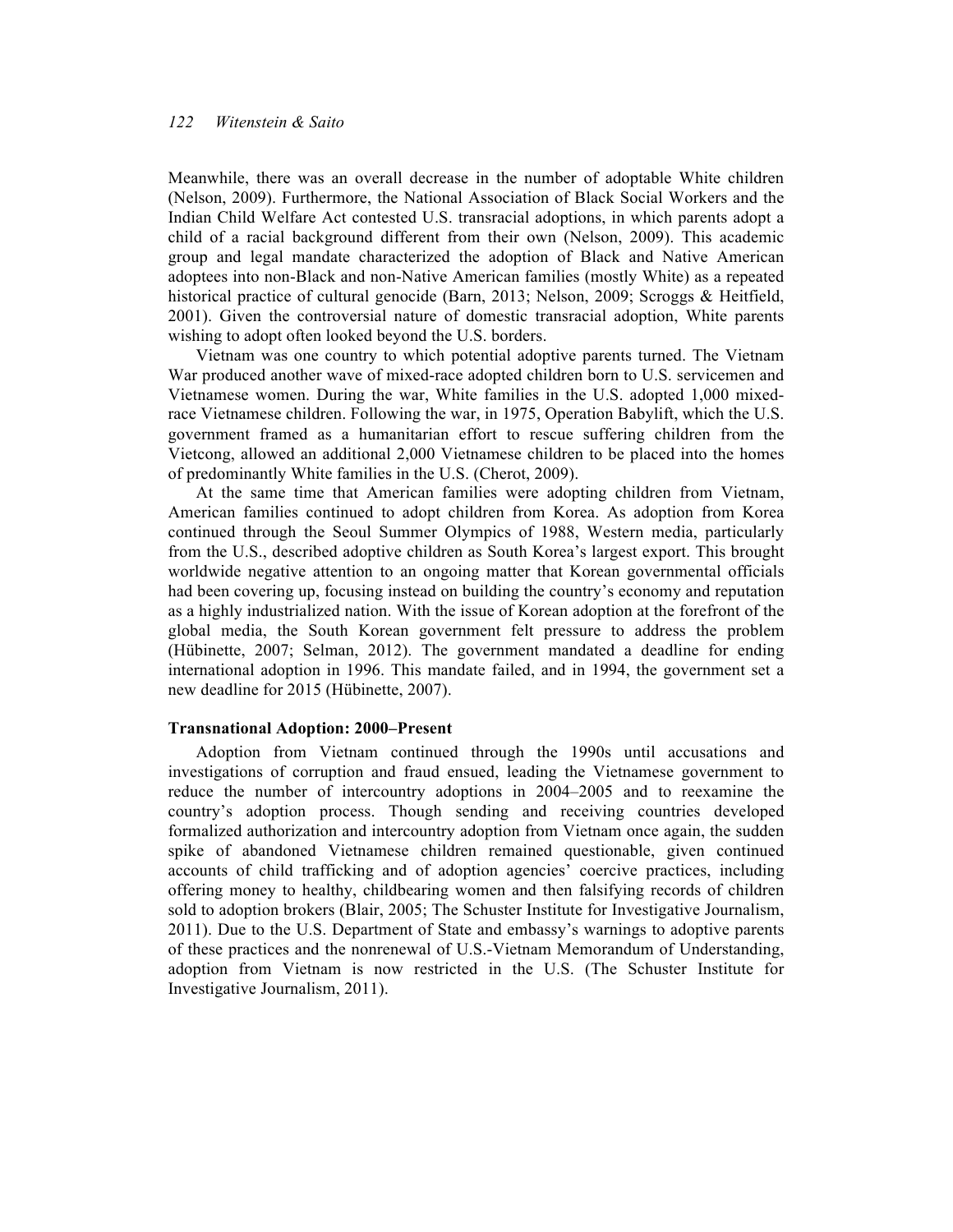More recently, the increase in transnational adoption in the United States is due to many factors, including "increased infertility rates, perceived difficulties associated with domestic adoption, preference to adopt infants rather than older children, and a disinclination toward foster care adoption" (R. M. Lee et al., 2006). Since 2000, the number of adoptions from China has exceeded those from Japan, Vietnam, and South Korea. Table 1 provides evidence for this with raw adoption numbers of Chinese, Korean, and Vietnamese children since 2000. Adoptions from China currently comprise over a fourth of total overseas adoptions into the United States (Gates, 1999; United States Department of State, Bureau of Consular Affairs, 2014). Continued adoption from China includes a large number of healthy girls abandoned in orphanages (Poncz, 2007; Selman, 2012). This is due to China's one-child policy and cultural preference for boys. Additionally, an increased percentage of older boys with special needs reside in these orphanages.

| 2000–2014 |       |             |         |  |
|-----------|-------|-------------|---------|--|
| Year      | China | South Korea | Vietnam |  |
| 2014      | 2,040 | 370         |         |  |
| 2013      | 2,306 | 138         |         |  |
| 2012      | 2,696 | 627         |         |  |
| 2011      | 2,587 | 736         |         |  |
| 2010      | 3,401 | 865         | 9       |  |
| 2009      | 3,020 | 1,079       | 481     |  |
| 2008      | 3,912 | 1,064       | 748     |  |
| 2007      | 5,453 | 938         | 828     |  |
| 2006      | 6,492 | 1,373       | 163     |  |
| 2005      | 7,903 | 1,628       | 7       |  |
| 2004      | 7,038 | 1,713       | 21      |  |
| 2003      | 6,857 | 1,793       | 382     |  |
| 2002      | 6,116 | 1,776       | 766     |  |
| 2001      | 4,705 | 1,862       | 736     |  |
| 2000      | 5,058 | 1,784       | 728     |  |

Table 1 *Transnational Asian Adoptees Adopted by U.S. Citizens by Country of Origin and Year, 2000–2014*

*Source:* United States Department of State, Bureau of Consular Affairs (2014)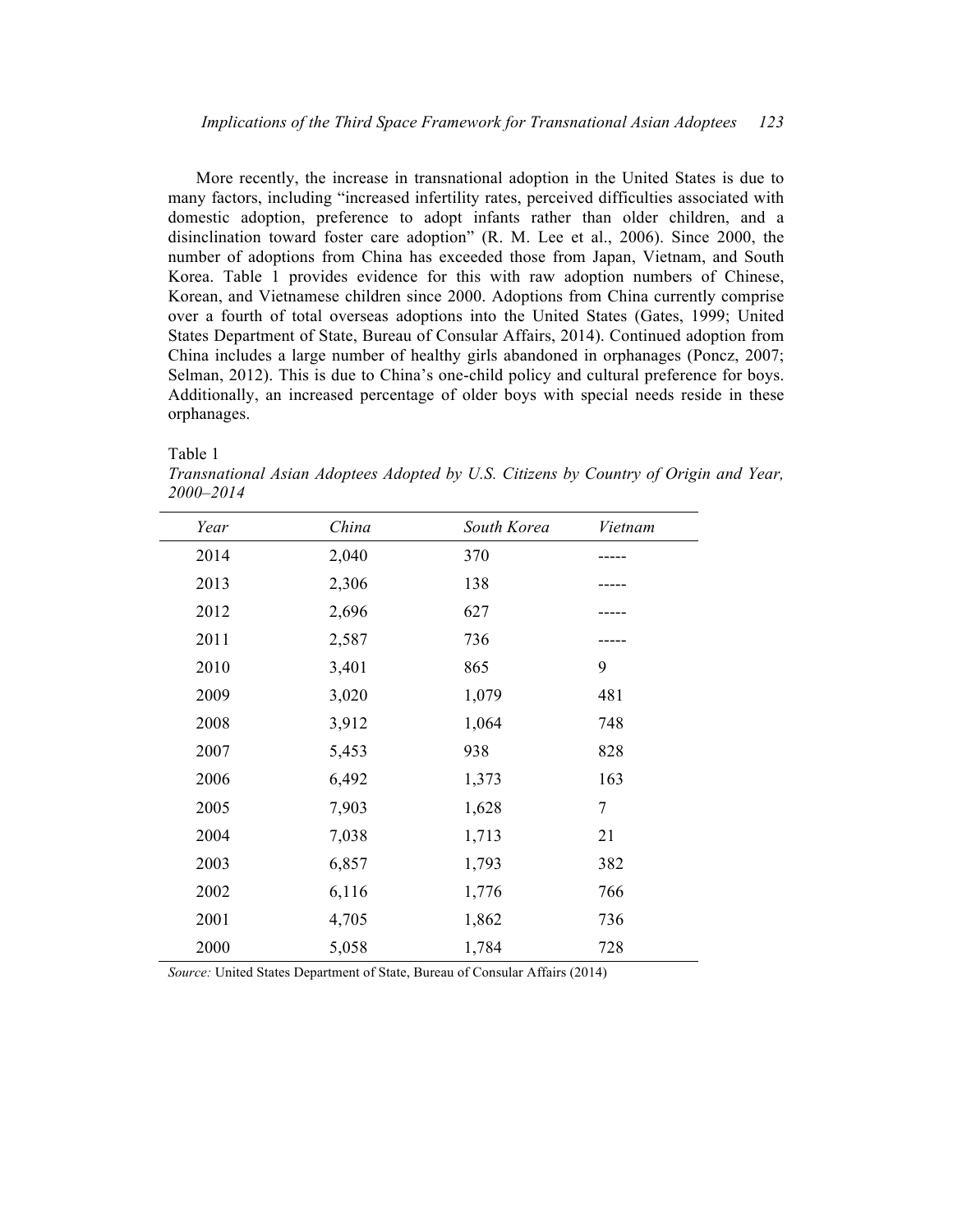In this section, we reviewed the sociopolitical, economic, and legal contexts surrounding transnational Asian adoption. In the following section, we explore how the stereotype of Asians as a "model minority" also contributed to the interest among American families in adopting Asian children.

#### **Transnational Asian Adoptees and the Model Minority Stereotype**

The literature on the model minority stereotype often locates the stereotype's beginnings in the 1960s, yet historical research indicates that such discourse began right after World War II (Oh, 2012; Wu, 2006). There is also a lengthy history of stereotyping transnational Asian adoptees as a model minority dating back to the Cold War era. This stems initially from the passing of the Refugee Relief Act (RRA) of 1953 (Oh, 2012). According to Winslow (2012), Asian refugee children were considered peace offerings at a time when America desired to rebuild its international reputation. The U.S. State Department's Subcommittee on Immigration viewed orphans from abroad as the ideal immigrants because they were young, and due to their lack of cultural ties, would supposedly assimilate easily into the United States (Winslow, 2012). At the time, the government viewed Asian "war brides," refugees, and orphans generally as model immigrants; however, the orphan had the most merit and posed the least threat. They were seen as "the ideal future citizen, at once a model minority and a model immigrant" (Oh, 2012, p. 48). The United States government saw this as a "win-win" situation; these children would easily adapt to American culture and the U.S. could improve its international reputation through what it saw as a humanitarian effort.

Christian missionaries, the Korean Government, and U.S. military personnel together promoted the idea that Korean children were model, "manageable," immigrants. Categorizing all displaced children as orphans and making their physical appearances similar (e.g., girls with bob cuts and boys with shaved heads) proved effective (Pate, 2010). Photographs of cute, smiling children helped fuel the understanding, in the U.S. and abroad, that these children would be easily absorbed into American society, more so than children from other backgrounds.

Organizations like Holt took it upon themselves to utilize the RRA in a manner they saw fit (Winslow, 2012). Bertha and Harry Holt's organization promoted the notion of the Asian model minority through their marketing of these so-called "orphans." The agency's adoption practices mirrored the American racial hierarchy of the time with biracial Korean-White children as the most preferred adoptees, followed by Korean and biracial Korean-Black children (Pate, 2010). While the Holts believed that Korean children who were 100% Korean could assimilate into the dominant White culture, they felt Korean-Black children would be forever marked (Winslow, 2012).

In addition, compared with domestic transracial adoption of Native American and Black children, White families perceived transnational Asian adoptees as the "safest" choice. This perception emerged from the model minority stereotype (Nelson, 2009). Cohen (1996) suggests that White adoptive parents fostered a stratified adoption system in favor of the Asian adoptee, versus the less desirable Black adoptee. Indeed, Cherot (2006) suggests that White families saw Asian adoptees as more governable and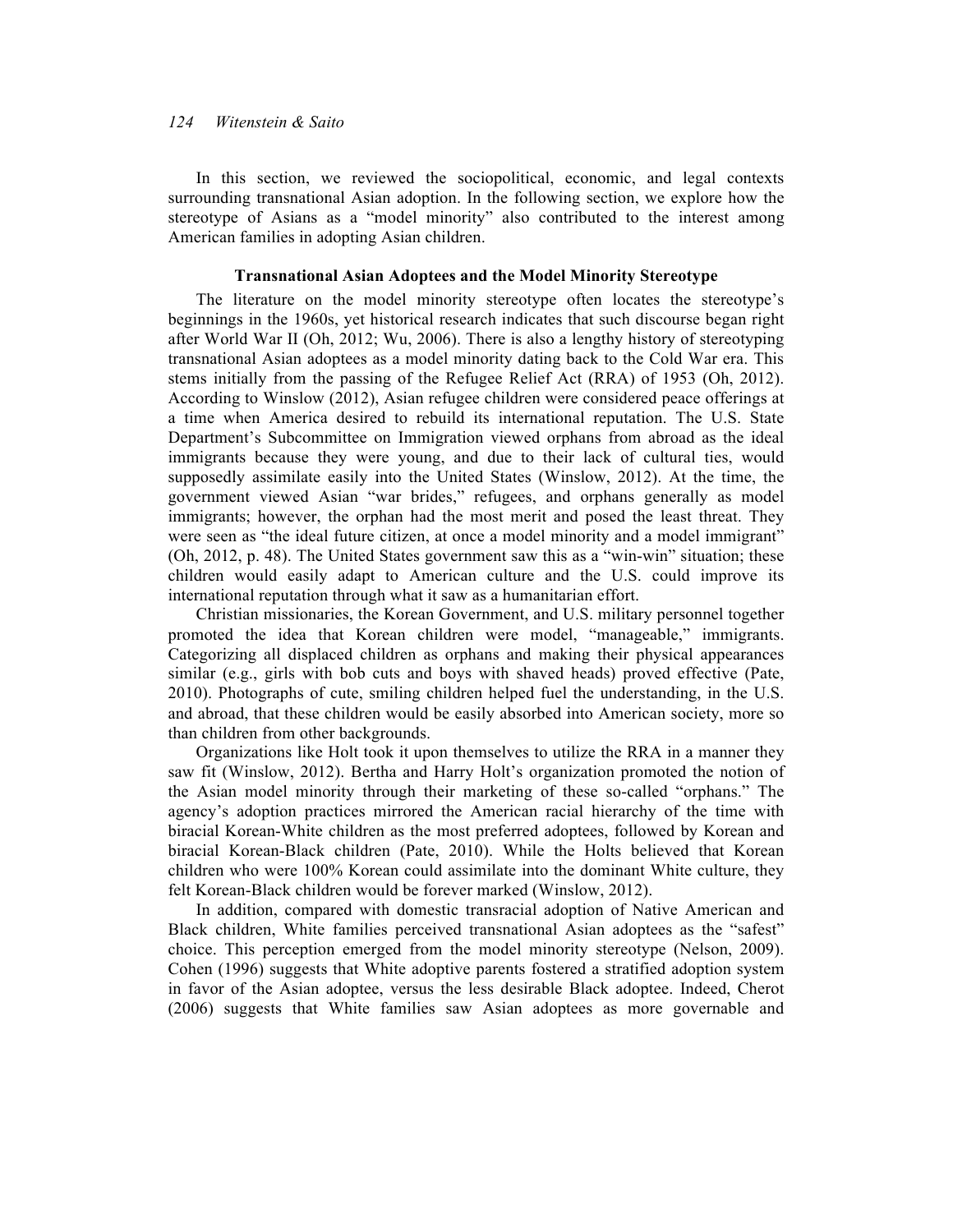adaptable to middle-class White American life. Stereotypes associated with the model minority myth may have increased adoptive families' preference for Asian children, resulting in higher rates of transnational Asian adoptees at this time (Kim, 1995). Today, Asian children, particularly those from China, form the largest group of transnational adopted children.

Although White parents and families may unconditionally accept their adoptive Asian children, the model minority stereotype, which seems benign on the surface, can engender psychological and social difficulties that surface as these children experience racism and navigate their racial and cultural identities (R. M. Lee, 2006; Palmer, 2011). Arguably, situating Asian adoptees within the model minority stereotype is contradictory since they are considered both a model American and a racial *other* (J. Lee, 2004). Unlike other Asian immigrants, transnational Asian adoptees were selected by White Americans to become part of the fabric of their culture. Yet, given differences in their racial and cultural heritage, Asian adoptees live at the boundaries of both their adoptive and birth cultures, in the liminal third space. Their identity fluctuates between marginal and yet central to the "all-American" ideal (J. Lee, 2004). Their third space existence positions them to inhabit neither their birth nor American cultures, but somewhere on the border of both.

#### **Experiencing the Third Space through Families, Schools, and Online Communities**

# **Family in Transnational Context**

The family context for Asian transnational adoptees is very different from that of most Asian immigrants (Miller-Loessi  $\&$  Kilic, 2001). Whereas most immigrants to the United States arrive with family or cultural ties and knowledge of their birth culture, transnational Asian adoptees are often detached from their birth culture, typically raised by White families in largely White surroundings (Hübinette, 2007). For example, Hübinette (2007) demonstrates that most Korean children adopted even in the 2000s were born in secluded clinics and maternity homes to high school girls or middle class collegeaged women who gave their babies up due to the patriarchal nature of the culture. Nelson (2009) further reveals that Korean adoptees' connections to their biological families are far more complex than those of most immigrants due to their physical and legal separation. Because Korean adoptees leave so young and their adoptive parents typically do not escort them to the United States, they cannot turn to anyone in their immediate adoptive families to learn about their birth culture nor do they have the connections most Asian immigrants have to their birth culture. Moreover, adoptive families may unintentionally reinforce the model minority stereotype and racial prejudice. For example, Hübinette (2007) shares the story of one adoptee whose adoptive family called her obedient, attributing her supposed obedience to her genetics while also using negative words to describe her and other Asians. Examples like these illuminate how adoptees often straddle the borderline of their birth and adoptive cultures, occupying a third space despite widespread perceptions that adoptees will easily assimilate.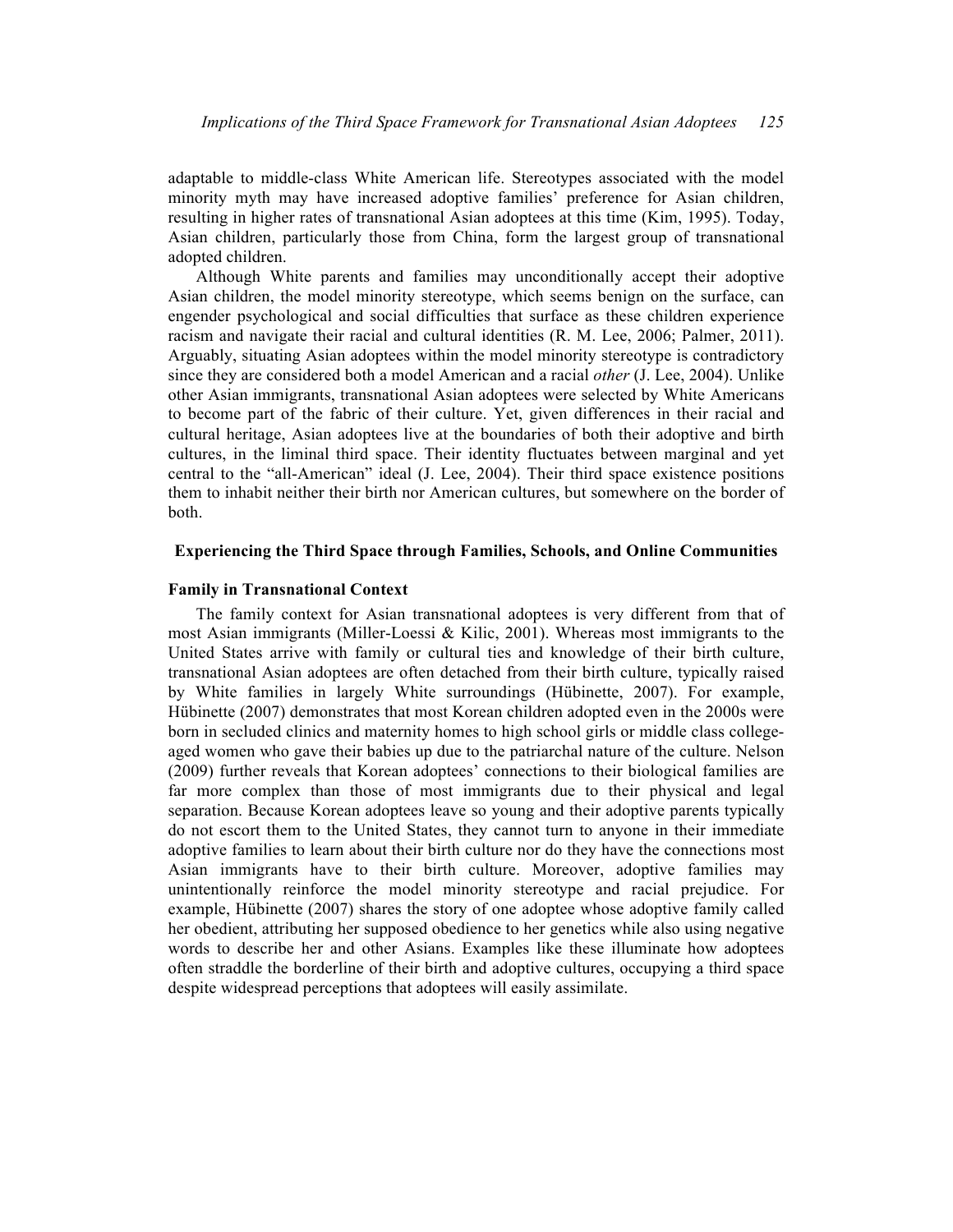Scholars have demonstrated how adoptive families may be encouraged to adopt for political reasons. For example, in the Vietnamese context, many Americans "reconciled" the violence of the Vietnam War by adopting babies through Operation Babylift (Phan, 2012). This offered the children a "normal" American life. The famous photo of President Ford holding a Vietnamese baby from the first successful flight into the U.S. sparked a symbolic, paternal image that America had liberated these children and given them the opportunity to live an American life. Phan (2012) mentions that the hoopla ensuing from the political play in the media not only stimulated conversation about the heroism of America but also made adopters of these children feel like heroes.

Arguably, the more recent wave of Chinese adoption is also politically motivated. The large-scale out-migration of Chinese adoptees to 14 Western countries comprises almost all girls (Miller-Loessi & Kilic, 2001). This is largely a byproduct of the one-child law and the patriarchal culture in China, which prizes male children, particularly in rural communities. While intracountry adoptions do occur, Grice (2005) suggests that China favors transnational adoption. Chinese adoption regulations are strict and regimented, and the government politically spins Chinese girls as "gifts" to the adoptive parents. The Chinese government requires prospective parents to come to China in order to complete the adoption process and participate in a ritualized ceremony encouraging them to pay homage to the children's Chinese culture throughout their lives (Miller-Loessi & Kilic, 2001). Volkman (2003) points out that the demographic characteristics of the U.S. families who adopt Chinese children often differ from the demographic characteristics of parents of the Korean and Vietnamese adoptees. The parents of Chinese adoptees tend to be well-educated, older urbanites, often with higher incomes, who postponed having children. Some of these parents are unmarried or in same-sex partnerships, and many are Jewish.

Tessler and Gamache (2012) conducted an empirical study that demonstrated that when adoptive parents invest in their children's learning of Chinese culture, it is likely that, as teenagers, they will explore their cultural identities. However, these children still exist in a third space. Evidence demonstrates that girls involved in cultural exploration often feel self-conscious, believing that people look at them as an "other" (Tessler  $\&$ Gamache, 2012). Shiao and Tuan (2008) emphasize that some Asian adoptees purposely avoid interacting with other Asian children in order to protect their personal visibility and, therefore, their mind-set of dissimilarity. One teen participant from Tessler' and Gamache's study explains the third space best when she states that the distinction regarding her birth culture and adoption is not black or white. She insists that while sometimes she wishes she were simply "American," she is not averse to being a Chinese adoptee. It is a gray issue that she contemplates regularly. White parents can offer their adoptive children opportunities for cultural exploration, yet they themselves are not from the same cultural heritage or background and cannot transfer cultural knowledge in the same way as an ethnically Chinese family member. Although avenues for cultural exploration for Chinese adoptees appear to be more well-thought out, difference still exists, the model minority status often still marks the children, and they are still left in a fluctuating state, constantly redrawing the boundaries of their identity.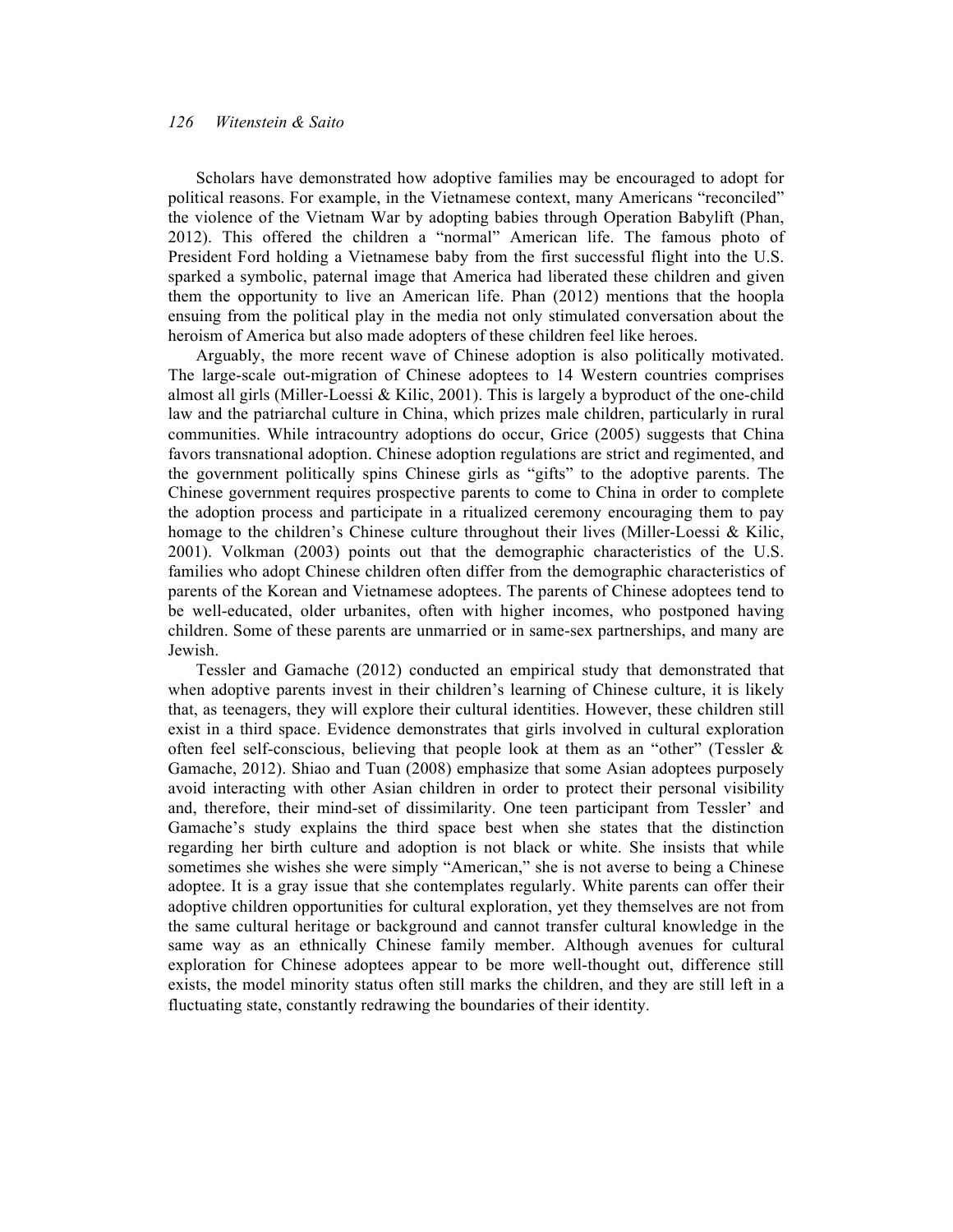#### **Schooling Experiences**

Early childhood experiences with family often minimize transnational Asian adoptees' conception that they are different than other family members. However, Williams (2001) suggests that schools provide adopted children with some of their earliest meaningful experiences of feeling different as this is often the first time adoptees are asked why their skin color is different from that of their families. Highly cognizant of their racial difference, transnational Asian adoptees often struggle to navigate where and how they fit into their families, schools, and society at large (Kaanta, 2009). For example, Willing (2004) describes how she tried to fit in with her White peers at school and evaded being referred to as Asian as best she could. Yet, at the same time, she searched for ways to feel positive about her Vietnamese heritage. Willing's contradictory and fluctuating feelings regarding her identity illuminate how she lived in the third space. The model minority stereotype often complicates transnational adoptees' experiences of identity exploration as well. Tessler and Gamache (2012) document the experience of an adoptee from China who yearns to be perceived as an average American youth, yet her friends assume she is intelligent and always want to study with her. Whereas these examples demonstrate transnational adoptees' struggles with fitting in, Hübinette (2007) shares stories from several Korean adoptees who are relatively comfortable with their third space existence. As one individual mentions, "I've accepted my *liminal* status. I'll try to dance while trapped in this perpetual *limbo*" (Hübinette, 2007, p. 156, italics added).

As transnational Asian adoptees enter more multicultural spaces, they have the opportunity both to recognize their own difference from Whiteness and to explore their identities more explicitly (Shiao & Tuan, 2008; Williams, 2003). This often occurs during college, which can serve as a supportive third space for adoptees (Palmer, 2011). For example, Phan (2012) conveys the story of an adoptee who rejected her birth culture until she reached college. In contrast to her childhood experiences growing up in what she described as a bigoted all-White neighborhood, college allowed her to explore and accept her Asian identity. Shiao and Tuan note different types of explorers in their empirical study of Korean adoptees. Modest explorers joined Asian American organizations and forged friendships with Asians. More substantial explorers took Asian language and ethnic studies classes and may have studied abroad in their birth countries. However, adoptees experience mixed levels of comfort in their identity explorations. As Williams (2001) reveals, one Vietnamese male adoptee tried joining Asian student groups in college but felt detached due to his lack of cultural and linguistic knowledge relative to other club members. However, this did not discourage further exploration as he has connected with other Vietnamese adoptees via the Internet. In the next sub-section, we describe in greater detail how online communities can be supportive third spaces for transnational adoptees.

### **The Fluctuating Borderline: The Third Space through Technology**

Building on Bhaba's (1990) third space theory, Asian transnational adoptees can construct a third space of their own—a space that allows open dialogue for transnational Asian adoptees, uninhibited by their adoptive environments and countries of birth. The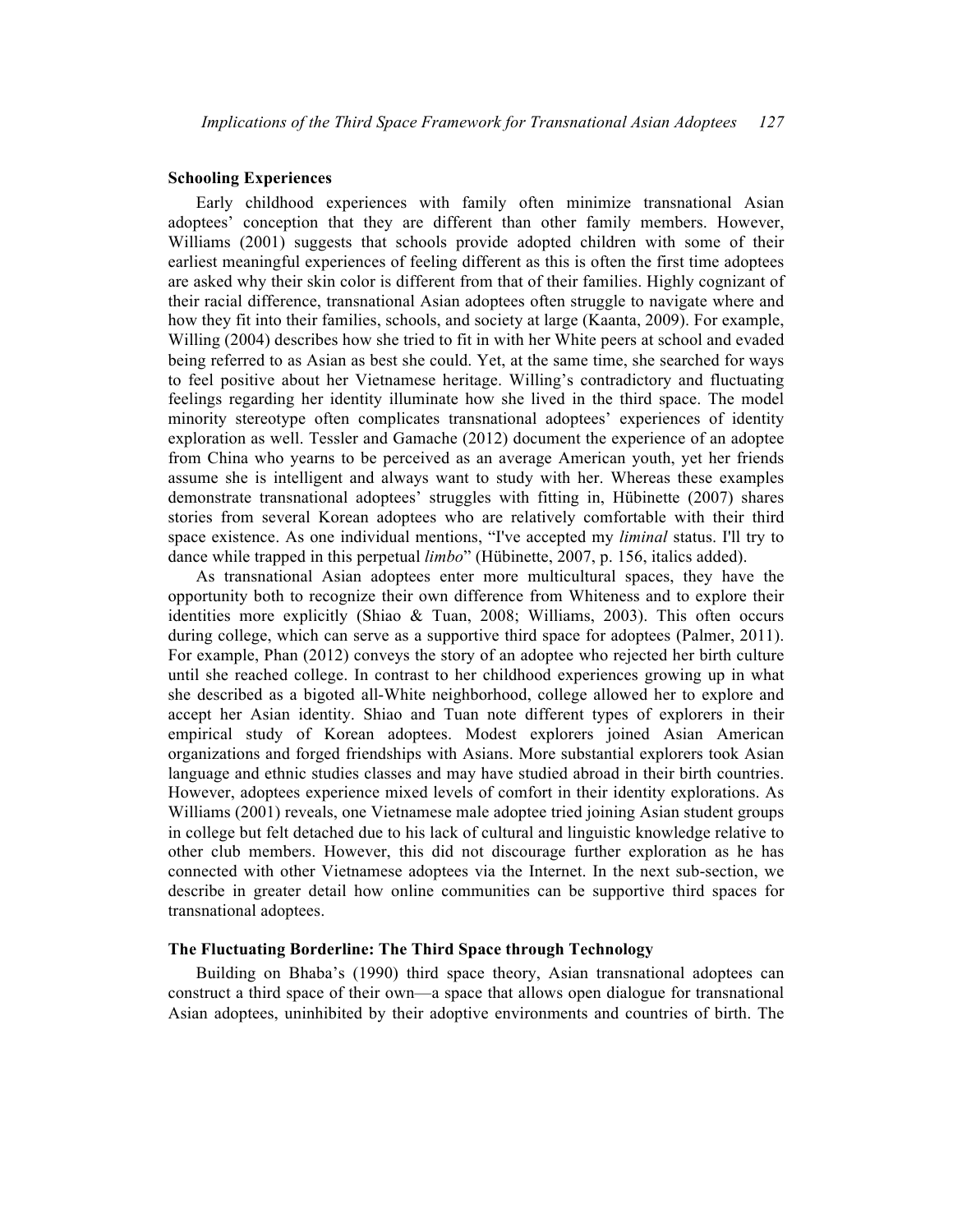process of claiming and creating a third space, however, can be frustrating and may sometimes feel limiting, given the persistence of dominant narratives regarding their experiences. For example, as Cherot (2009) describes, Vietnamese adoptees often "struggle for a voice independent of their adoptive parents, adoption agencies, and Babylift volunteers" (p. 116). Other transnational Asian adoptees may suffer from the same constraints due to the strong cultural influence of their adoptive families and societal acceptance of the model minority stereotype, which conceals the diversity of transnational adoptees' experiences, including experiences of suffering.

However, the continuous development of technology has brought the world closer together. Communities of transnational Asian adoptees have coalesced through multiple forms of online media, including chat rooms; social networks (professional and personal); websites and blogs catering to adoptees from specific countries and time periods; and online meetings, events, and social organizations. Technology serves as a window to worldwide communities for transnational Asian adoptees. It also serves as a valuable resource for transnational adoptees seeking to reclaim their birth cultures, languages, and customs. The multitude of online platforms allows adoptees to create and experience their own third spaces. Through online communities and platforms, transnational adoptees can craft their own counterstories to the more popularized narratives of adoptive parents and adoption agencies that "saved" them (Cherot, 2009).

One must also consider the process of creating a space for transnational adoptees to have a voice during their adolescence and early adulthood, which is considered the most critical period for their ethnic identity formation (Arnett, 2000; R. M. Lee, 2006; Phinney, 1990). To assist in this process, technology can be a significant tool for adolescents and emerging adults to explore and reflect upon areas of their lives that were previously suppressed or overlooked. Unlike previous generations, today, transnational adoptees in their adolescence and early adulthood have access to information regarding their birth countries and cultures through the Internet. As technology continues to bring people closer together, it can fill the gap between transnational adoptees and their home culture. While Hübinette (2005) suggests that living in a third space is not always a pleasant existence, the advent of advanced technology platforms offers adoptees far greater prospects for conducting more nuanced and deep searches about their birth culture and for forging connections more easily with other adoptees. This may result in new ways for transnational Asian adoptees to engage with their identity.

In the following section, we discuss another promising context—schools—in which transnational adoptees can experience support and affirmation. Specifically, we argue that innovative pedagogical approaches can better support adoptees as they navigate the third space.

# **Supporting the Third Space in the Educational Context**

As scholars have demonstrated in their studies of colonized, refugee, minority, and oppressed populations, it is necessary to use appropriate pedagogy that will not only assist these populations in achieving academic success, but also support them in building strong identities, becoming active members of their community, and feeling empowered.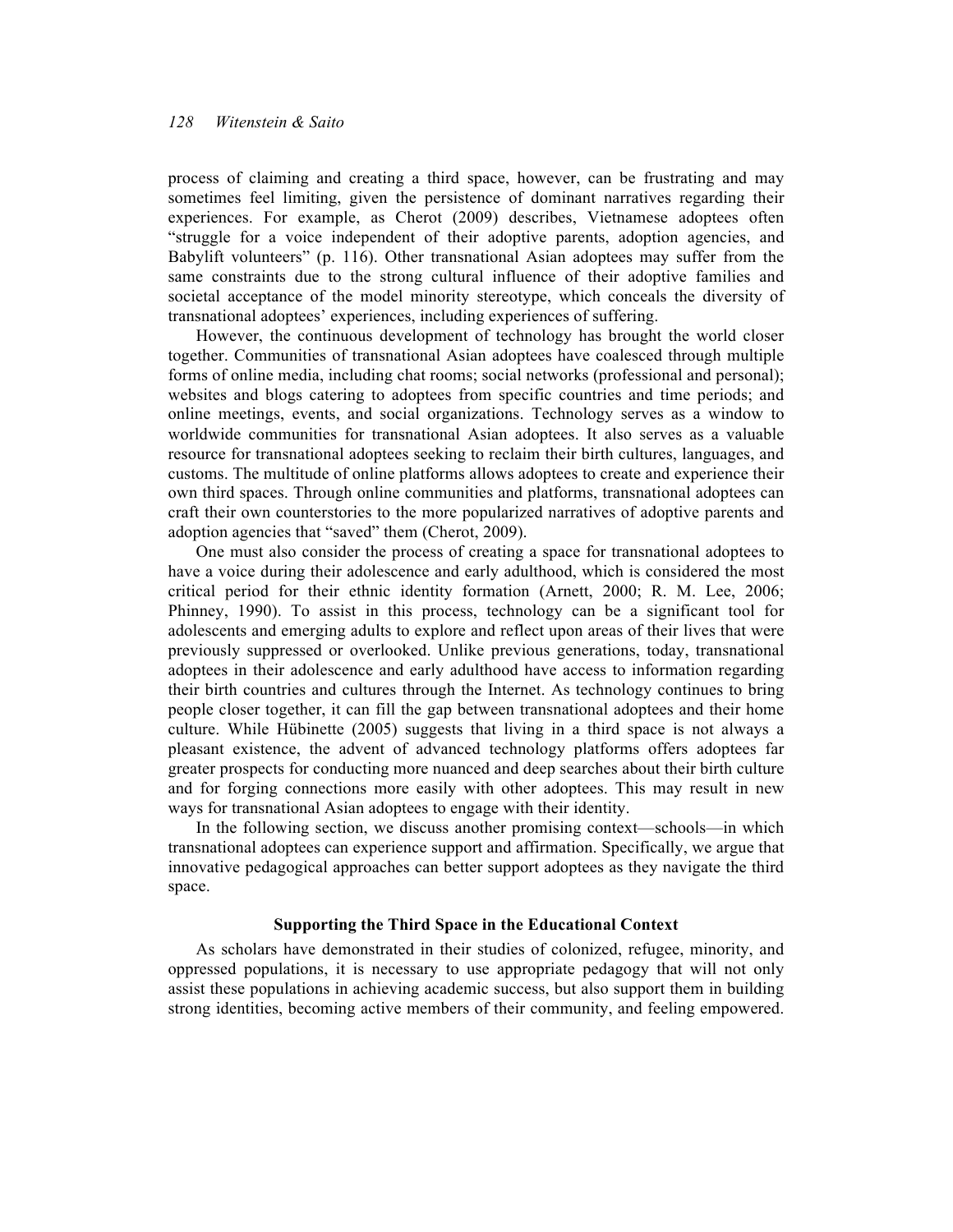However, the question of how to address appropriately the specific needs of transnational Asian adoptees in an educational context is an area that is rarely addressed in the literature. To support transnational adoptees as they manage multiple identities, caring educators can employ innovative pedagogical approaches, such as critical pedagogy, critical multiculturalism, feminist pedagogy, and a qualitative approach to instruction, focusing on funds of knowledge.

# **Critical Pedagogy**

Educators have used Freire's (1968) and McLaren's (1998) groundbreaking work on critical pedagogy in diverse contexts throughout the world, reaching not only oppressed groups in developing countries, but also future educators seeking to serve in underprivileged and empowered neighborhoods. Critical pedagogy is a philosophical approach to education through critical theory. It is based upon the dialogical teaching practices of Paulo Freire, who argued for the value of having students engage in open dialogue. Dialogue, according to Freire, changes the traditional student-teacher relationship, in which a student is a passive listener and the teacher is the lecturer, to the idea that "a humanistic and revolutionary educator begins with engagement of critical thinking with her students and the search for mutual humanization through a partnership which builds trust and creative power" (McLaren, 1998, p. 75). Within a classroom, the teacher's role shifts from the center of instruction to an equal part of the learning process. Freire (1968) also suggests that, when teachers connect with their students through shared experiences, they dismantle traditional power dynamics within the classroom. Within this context, Freire (1968) argues that students will each feel empowered and can then "gradually perceive personal and social reality as well as the contradictions in it, become conscious of his or her own perception of that reality, and deal critically with it" (p. 32).

Despite its common application to historically oppressed students and those in developing countries, educators can also use critical pedagogy to support transnational Asian adoptees as they navigate their complex identities. A critical pedagogical approach helps adoptees to question dominant narratives and power dynamics. For example, three narratives emerge from the literature on Vietnamese adoption, from the perspectives of adoptive parents, adoption agencies, and Babylift operators (Cherot, 2009; Willing, 2004). Missing are the voices of the adopted children and their biological parents. However, by employing a critical pedagogical approach, teachers can encourage adoptees, from Vietnam and elsewhere, to question such narratives and feel empowered to craft their own counternarratives.

# **Culturally Responsive Teaching**

Overlapping with some of the ideas of critical pedagogy, culturally responsive teaching is also appropriate for teaching transnational Asian adoptees and supporting their identity exploration (Gay, 2010). Through this approach, educators encourage students to question power and facilitate spaces for adoptees' own stories to be heard. Culturally responsive teaching requires teachers to understand their students' diverse ethnic, racial, and sociocultural backgrounds and values while recognizing heterogeneity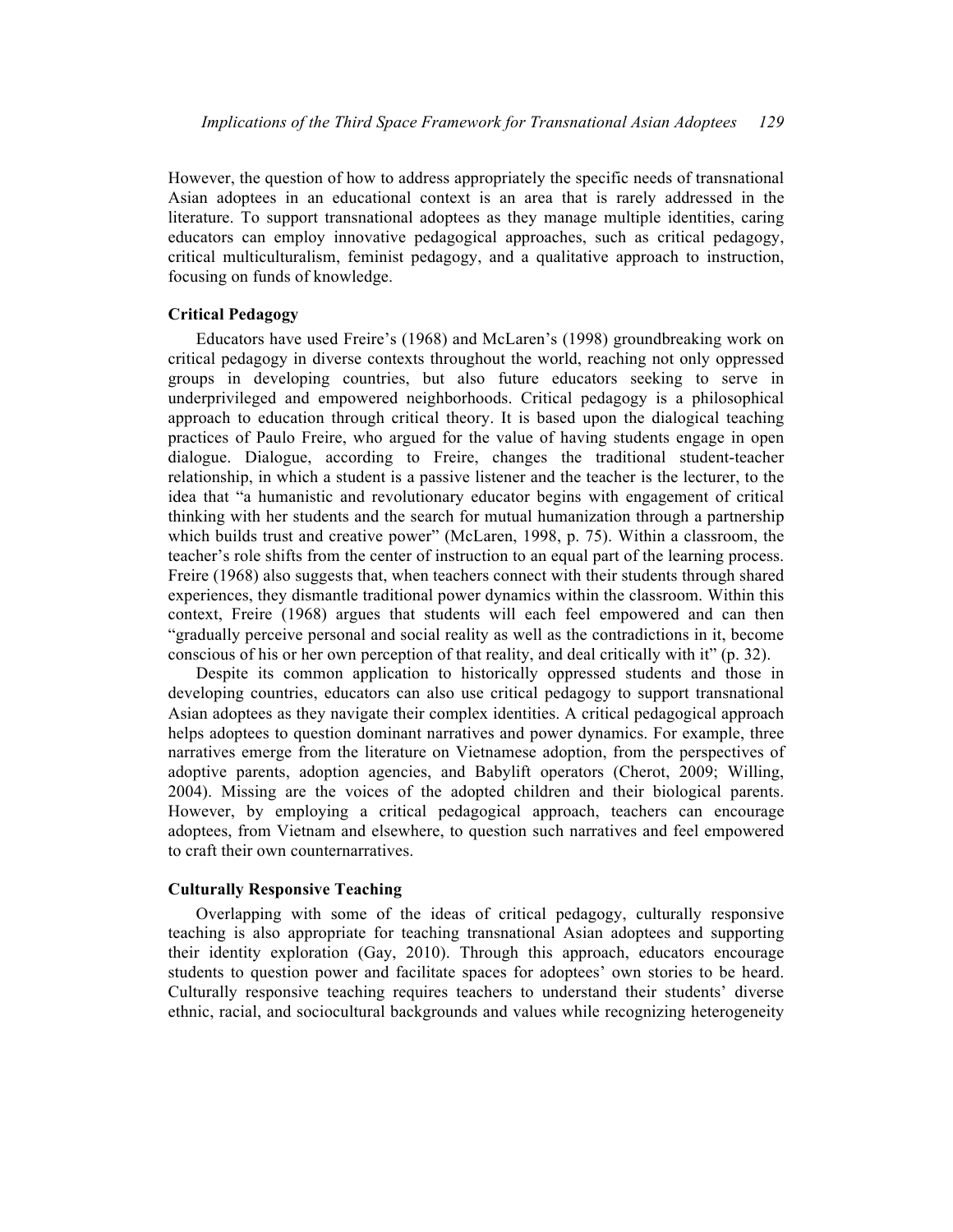of experiences and behaviors even among students of the same background. Teachers then leverage these understandings in their approaches to instruction with the goal of supporting the achievement of children from all backgrounds (Gay, 2010). Features of a culturally responsive program for transnational Asian adoptees could include supporting students' voices, building a sense of community that allows for discourse, using cooperative learning as a method of instruction, allowing for choices, and providing opportunities for empowerment through gaining knowledge, critical thinking, and making personal connections.

# **Feminist Pedagogy**

According to Noddings' (2003) feminist approach to education, which focuses on aspects of care, a caring relationship is fundamental to teaching children. The concept of care as a feminist pedagogical approach may differ from most preconceived ideas of what defines care. Noddings (2003) describes care as considering others' points of view, objective needs, and expectations. This may be particularly important for transnational Asian adoptees who experience the challenge of navigating their ethnic, racial, and cultural identities. A feminist pedagogical approach can support adoptees as they begin the process of consciously understanding differences between themselves and their adoptive parents. Given the complicated nature of their identities, adoptees may continue to face challenges throughout adolescence regarding their identity exploration, ability to form healthy relationships, and how to cope with feelings of abandonment, depression, and grief (Baden, et al., 2012; Grice, 2005; Hoffman & Peña, 2013). This is where the role of a caring educator is most important, as such an individual can support transnational Asian adoptees as they resolve the opposing messages they may receive from their White families and peers asking questions about their ethnicity in school (Hoffman & Peña, 2013; R. M. Lee, 2006). Although some aspects of caring cannot be taught to teachers (i.e., genuine care vs. aesthetical care), Noddings' (2003) approach to caring in education involves trust and receptivity as necessary parts of a caring relationship. In education, the teacher (one-caring) resists any form of influence that shapes the child's views or perceptions, instead providing her with the opportunity to see for herself what is available, the possible changes, and the potential outcomes. The child ultimately determines her decisions (Noddings, 2003, p. 60). This allows the child to take ownership over her situation; the teacher is supportive of the child's behaviors while never allowing her to feel alone or abandoned.

Furthermore, a caring teacher, according to Noddings (2003), fully accepts, or "receives," each student and their complexities: "The other is received, his reality is apprehended as possibility for oneself" (p. 60). While not all teachers may be able to provide such complete attention toward all children, Noddings (2003) suggests that teachers can still provide a supportive environment that shows affection for the students who may not encounter this receptivity at home. This approach assists transnational Asian adoptees whose unique experiences may need additional support through a caring adult. In turn, the children can learn to respond accordingly and perhaps provide the same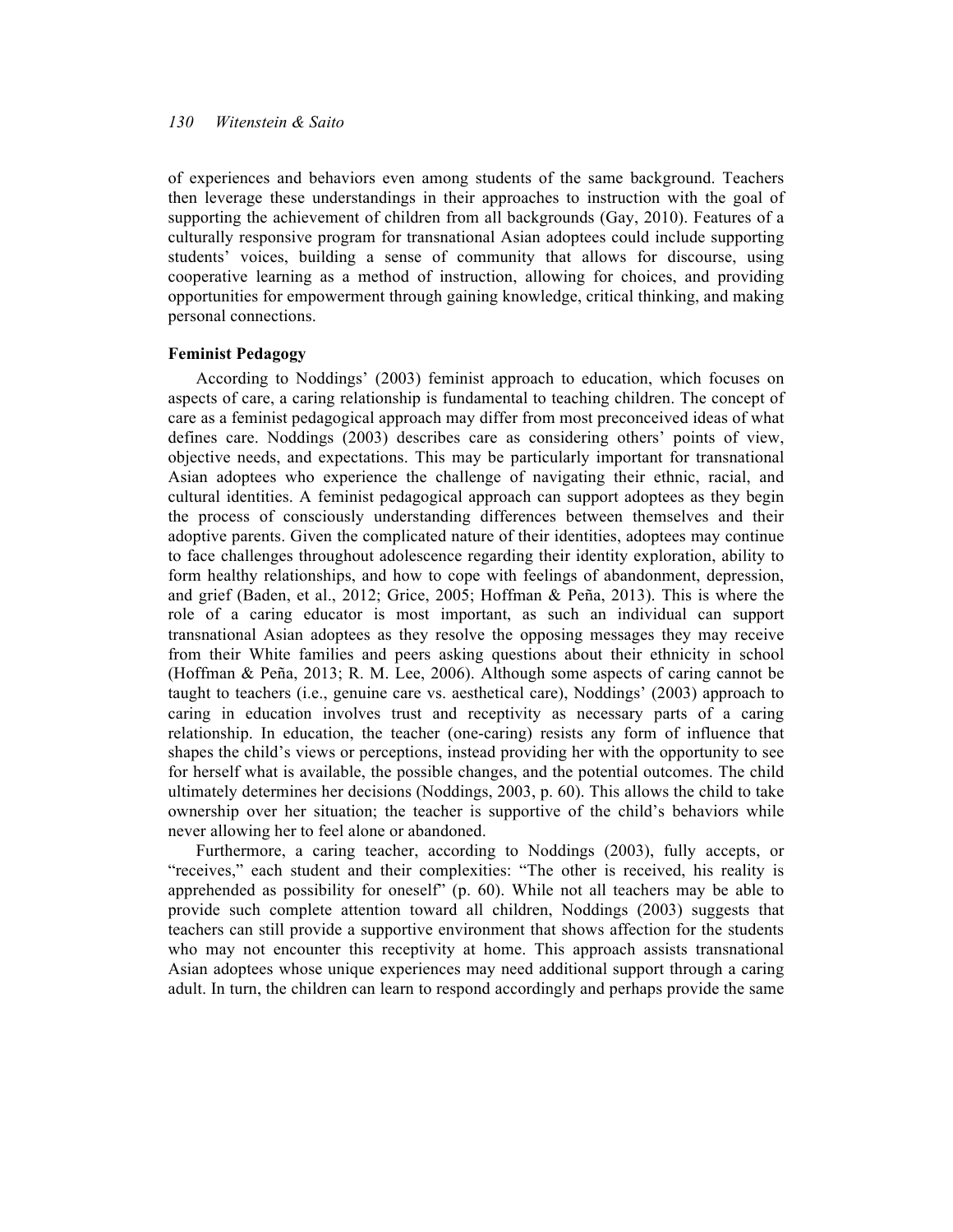attention to one another (Noddings, 2003, p. 61). The child will respond to an educator (one-caring) who exhibits trust and love, making the tasks and challenges motivating.

# **A Qualitative Approach to Instruction**

The work of Moll, Amanti, Neff, and Gonzalez (1992) bridges aspects of critical, multicultural, and feminist pedagogy through their qualitative approach to instruction by building lessons based on the individual student's *funds of knowledge*. Funds of knowledge, according to Moll, et al. (1992), are defined as "the historically accumulated and culturally developed bodies of knowledge and skills essential for household or individual functioning and well-being" (p. 133). This approach requires the active participation not only of teachers, but also of administrators, school counselors, and all staff involved in the student's schooling experience. The educator's role is to become a learner rather than a teacher in understanding both the student's adoptive family culture and birth culture. With the knowledge gained from learning about the student's home (through communication among parents, students, and teachers; observations; and more importantly, home visits), teachers can use the student's background as a springboard to construct lessons that connect with the student's prior knowledge and background. Teachers may include family members to take part in their child's learning at school by bringing family members as guest speakers on topics that are familiar to them. This pedagogical approach acknowledges differences among families while also valuing these differences, in turn helping adoptees to value their own differences.

#### **Conclusions and Implications for Researchers and Practitioners**

This paper adds to the existing literature on transnational Asian adoptees by critically examining this population using the third space framework. We explored key factors affecting their lives, including the model minority stereotype, family in transnational context, role of technology, and schooling experiences. We see this exploration as the beginning of a broader research and practice agenda. First, we contend that researchers need to consider the ways in which adoptees in the third space could be supported in educational contexts. While Fang (2009) points out that some researchers have studied Korean Americans in relation to school-level factors, we call for additional research, particularly on adoptees from other Asian nations. Future research should also consider transnational adoptees' identity formation during adolescence and early adulthood. In addition, the impact of technology on third space theory for transnational adoptees needs to be further explored.

Second, we call for the expansion of professional development opportunities for teachers serving transnational adoptees. Although transnational adoptees may comprise a small percentage of the total student population in the U.S., it is important for educators to understand their experiences and support their identity exploration within the classroom. Professional development can help educators develop a firm understanding of the population they are serving so that they do not assume that all Asian students in their classes have similar cultures and upbringings. Professional development can also help teachers to understand transnational adoptees' unique home and family circumstances.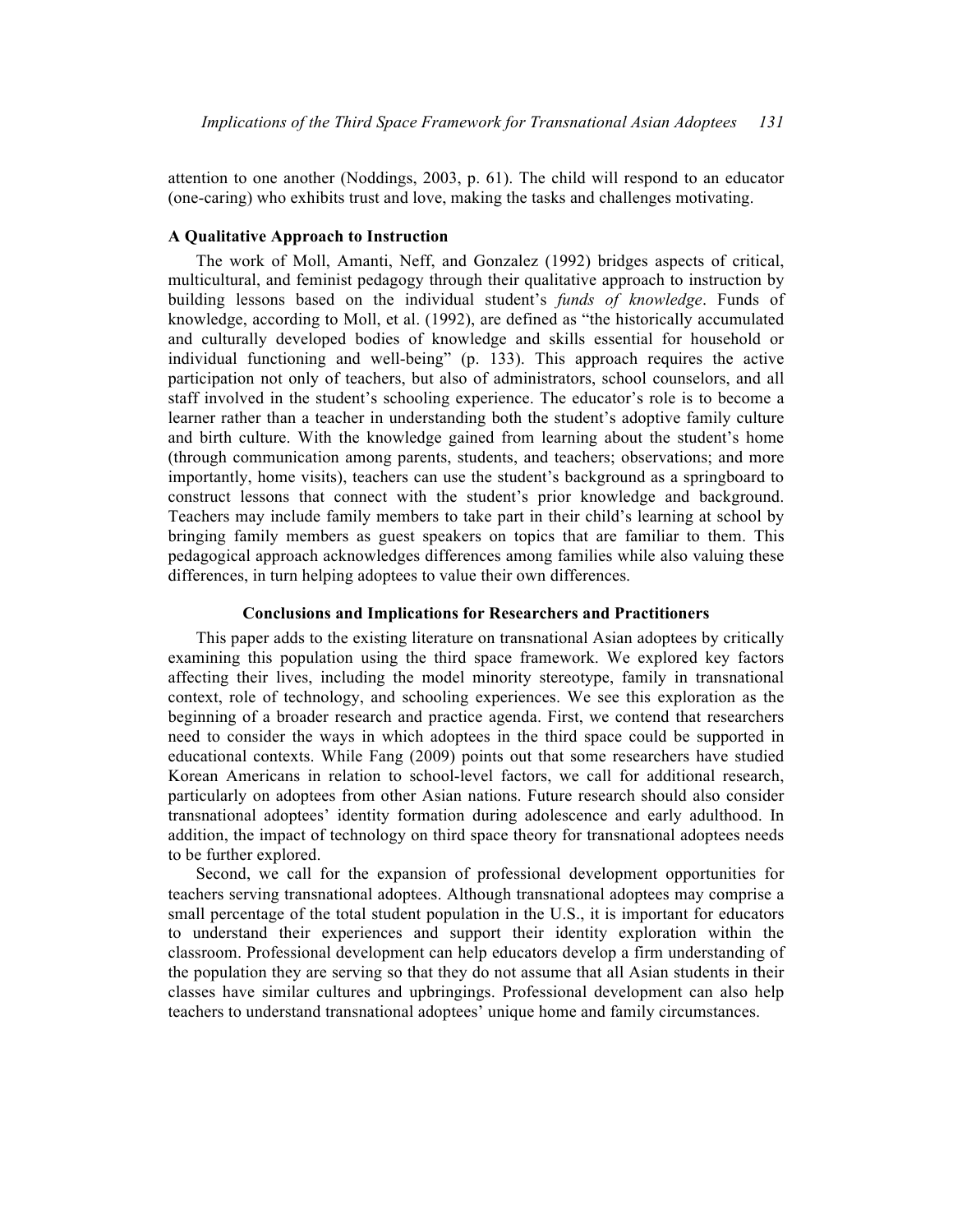To close, we offer below a series of questions, which emerged from our critical analysis and can guide researchers and practitioners:

- In what ways do transnational Asian adoptees differ from other transnational and domestic adoptees? How are their schooling needs and experiences different?
- Within transnational adoption, what are the dangers of assuming cultural diversity as a universal concept? How can, or should, school personnel address this?
- How can educators support transnationally adopted children and their families in the K-12 setting?
- What are the educational implications of transnational Asian adoption?
- In what ways can technology build a bridge to make a stronger connection between adoptees' birth countries and experiences as Americans? In what ways can technology support the third space for transnational adoptees in the educational context?

We hope these questions invite further thought and discussion that can lead to muchneeded empirical work and continued professional development.

# **Author Biographies**

**Matthew A. Witenstein, Ph.D.**, *is a Clinical Assistant Professor in the Department of Leadership Studies at the University of San Diego. His research agenda focuses on immigrants in U.S. higher education, international student experiences, and international/comparative higher education. His recent research on educational contexts of immigrants includes how parent/child dynamics of first and second generation Americans impact social and academic outcomes in higher education and how the immigration experience and ethnic social structures impact achievement.*

**L. Erika Saito** *is a Ph.D. candidate in the School of Educational Studies at Claremont Graduate University. Her research interests include Asian Americans in education, ethnic identity/generational status, and K-12 English learner populations. For over ten years, Erika has served in both public and private school settings. She is currently an English Literature & English Language Development (ELD) teacher and serves as the ELD & Sheltered Programs Department Chair at a private international school. Additionally, Erika is an adjunct instructor at Pepperdine University's Graduate School of Education & Psychology where she teaches courses on teaching English learners.*

# **References**

Arnett, J. J. (2000). Emerging adulthood: A theory of development from the late teens through the twenties. *American Psychologist, 55*(5), 469–480. doi:10.1037/0003- 066X.55.5.469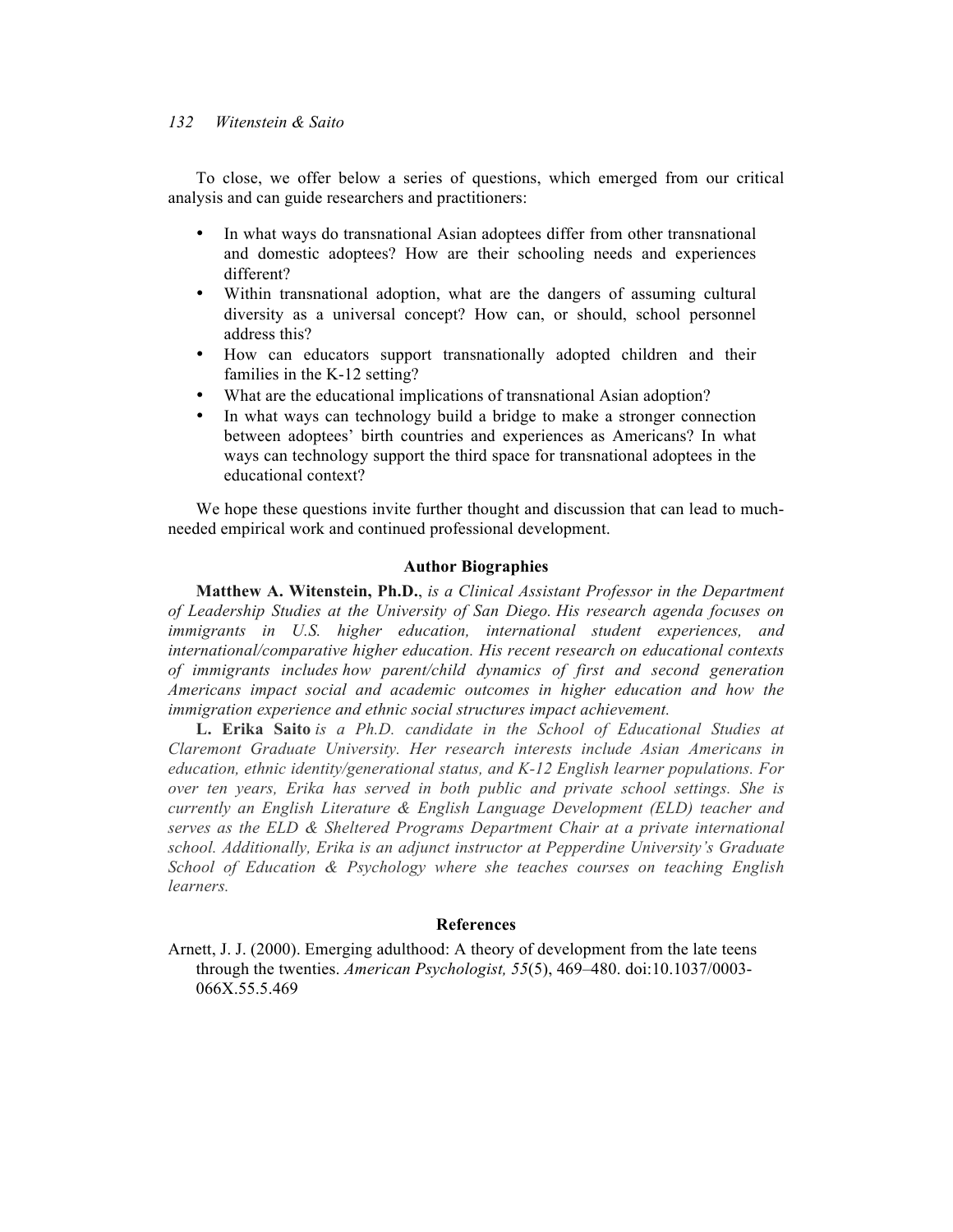- Baden, A. L., Treweeke, L. M., & Ahluwalia, M. K. (2012). Reclaiming culture: Reculturation of transracial and international adoptees. *Journal of Counseling & Development, 90*(4), 387–399. doi:10.1002/j.1556-6676.2012.00049.x
- Barn, R. (2013). "Doing the right thing": Transracial adoption in the USA. *Ethnic and Racial Studies, 36*(8), 1273–1291. doi:10.1080/01419870.2013.770543
- Bhabha, H. K. (1990). The third space: Interview with Homi Bhabha. In J. Rutherford (Ed.), *Identity, community, culture, difference* (pp. 207–221). London, England: Lawrence & Wishart.

Bhabha, H. K. (1994). *The location of culture.* London, England: Routledge.

- Blair, D. M. (2005). Safeguarding the interests of children in intercountry adoption: Assessing the gatekeepers. *Capital University Law Review, 34*, 349–366.
- Cherot, N. (2006). Transnational adoptees: Global biopolitical orphans or an activist community *Culture Machine*, *8*(1), 46–54.
- Cherot, N. (2009). Storytelling and ethnographic intersections: Vietnamese adoptees and rescue narratives. *Qualitative Inquiry, 15*(1), 113–148. doi:10.1177/1077800408325330
- Choy, C. C. (2009). Race at the center: The history of American Cold War Asian adoption. *Journal of American-East Asian Relations, 16*(3), 1–20. doi:10.1163/187656109793645661
- Choy, C. C. (2013). *Global families: A history of Asian international adoption in America.* New York: NYU Press.
- Cohen, F. (1996). *Tracing the red thread: An ethnography of Chinese-U.S. transnational adoption* (Doctoral dissertation). University of Pittsburgh, Pittsburgh, PA.
- Cuenca, A., Schmeichel, M., Butler, B. M., Dinkelman, T., & Nichols Jr., J. R. (2011). Creating a "third space" in student teaching: Implications for the university supervisor's status as outsider. *Teaching and Teacher Education, 27*(7), 1068–1077. doi:10.1016/j.tate.2011.05.003
- Fang, G. (2009). Challenges of discourses on "model minority" and "South Korean wind" for ethnic Koreans' schooling in northeast China. *Diaspora, Indigenous, and Minority Education, 3*(2), 119–130. doi:10.1080/15595690802584133
- Fitts, S. (2009). Exploring third space in a dual-language setting: Opportunities and challenges. *Journal of Latinos and Education, 8*(2), 87–104. doi:10.1080/15348430902750668
- Freire, P. (1968). *Pedagogy of the oppressed* (M. B. Ramos, Trans.). New York, NY: Seabury.
- Gates, C. J. (1999). China's newly enacted intercountry adoption law: Friend or foe? *Indiana Journal of Global Legal Studies, 7*(1), 369–390.
- Gay, G. (2010). *Culturally responsive teaching: Theory, research, and practice*. New York, NY: Teachers College Press.
- Grice, H. (2005). Transracial adoption narratives: Prospects and perspectives. *Meridians: feminism, race, transnationalism, 5*(2), 124–148. doi:10.2979/MER.2005.5.2.124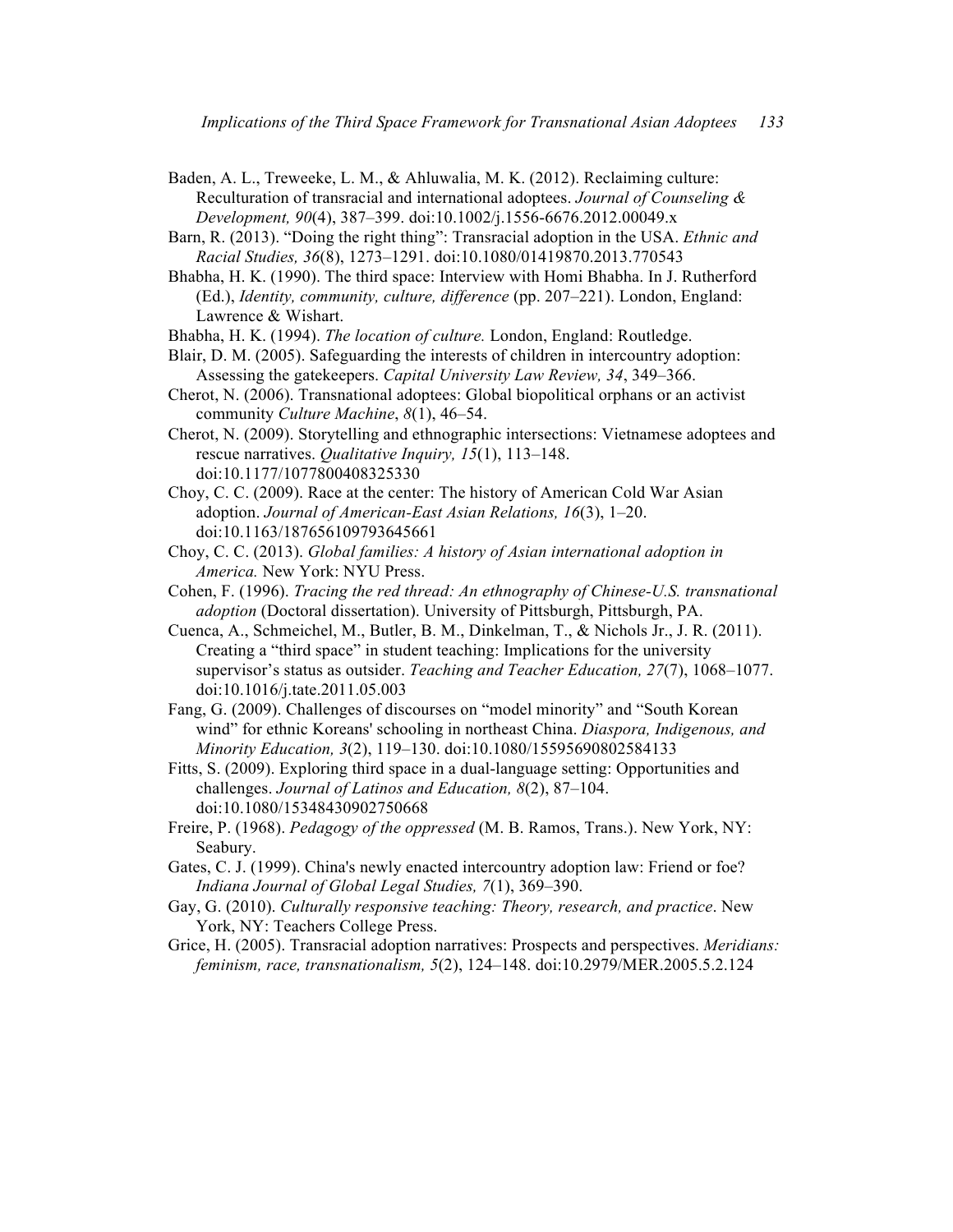- *134 Witenstein & Saito*
- Gutiérrez, K. D., Baquedano-López, P., Alvarez, H. H., & Chiu, M. M. (1999). Building a culture of collaboration through hybrid language practices. *Theory into practice, 38*(2), 87–93. doi:10.1080/00405849909543837
- Hoffman, J., & Peña, E. V. (2013). Too Korean to be White and too White to be Korean: Ethnic identity development among transracial Korean American adoptees. *Journal of Student Affairs Research and Practice, 50*(2), 152–170. doi:10.1515/jsarp-2013- 0012
- Hübinette, T. (2004). Adopted Koreans and the development of identity in the "third space." *Adoption & Fostering, 28*(1), 16–24. doi:10.1177/030857590402800104
- Hübinette, T. (2005). *Comforting an orphaned nation: Representations of international adoption and adopted Koreans in Korean popular culture* (Doctoral dissertation). Stockholm University, Stockholm, Sweden. Retrieved from DiVa. (ISBN: 91-7155- 157-3, DiVA: diva2:197367)
- Hübinette, T. (2007). Disembedded and free-floating bodies out of place and out of control: Examining the borderline existence of adopted Koreans. *Adoption and Culture, 1*(1) 129–162.
- Isik-Ercan, Z. (2014). Third spaces: Turkish immigrants and their children at the intersection of identity, schooling, and culture. *Diaspora, Indigenous, and Minority Education, 8*(3), 127–144. doi:10.1080/15595692.2014.897222
- Kaanta, T. L. (2009). *Belonging: identity, emotion work, and agency of intercountry Korean adoptees* (Doctoral dissertation). Colorado State University, Fort Collins, CO. Retrieved from http://wsnet.colostate.edu/CWIS584/Lori\_Peek/Data/Sites/1/1 advising/thesesanddissertations/kaanta.pdf
- Kim, W. J. (1995). International adoption: A case review of Korean children. *Child Psychiatry and Human Development, 25*(3), 141–154. doi:10.1007/BF02251299
- Lee, J. (2004). Asian America is in the heartland: Performing Korean adoptee experience. In E. R. Ty & D. C. Goellnicht (Eds.), *Asian North American identities: Beyond the hyphen* (pp. 102–116). Bloomington, IN: Indiana University Press.
- Lee, R. M. (2006). Overlooked Asian Americans: The diaspora of Chinese adoptees. *Asian Journal of Counselling, 13*(1), 51–61.
- Lee, R. M., Grotevant, H. D., Hellerstedt, W. L., Gunnar, M. R., & the Minnesota International Adoption Project Team. (2006). Cultural socialization in families with internationally adopted children. *Journal of Family Psychology, 20*(4), 571–580. doi:10.1037/0893-3200.20.4.571
- McLaren, P. (1998). *Life in schools. An introduction to critical pedagogy in the foundations of education.* Reading, MA: Addison Wesley Longman, Inc.
- Miller-Loessi, K., & Kilic, Z. (2001). A unique diaspora?: The case of adopted girls from the People's Republic of China. *Diaspora: A Journal of Transnational Studies, 10*(2), 243–260. doi:10.1353/dsp.2011.0057
- Moje, E. B., Ciechanowski, K. M., Kramer, K., Ellis, L., Carrillo, R., & Collazo, T. (2004) Working toward third space in content area literacy: An examination of everyday funds of knowledge and discourse. *Reading Research Quarterly, 39*(1), 38– 70. doi:10.1598/RRQ.39.1.4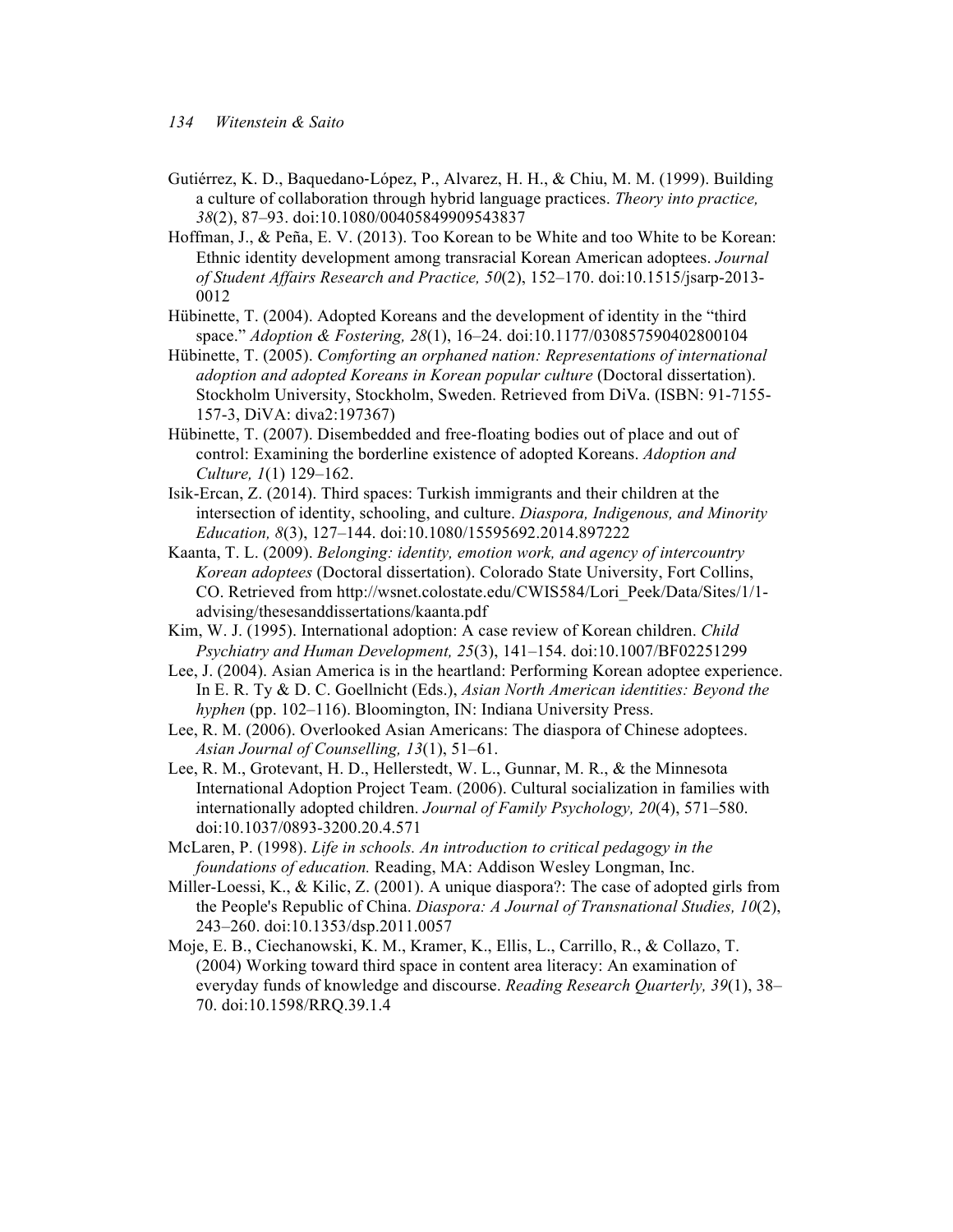- Moll, L. C., Amanti, C., Neff, D., & Gonzalez, N. (1992). Funds of knowledge for teaching: Using a qualitative approach to connect homes and classrooms. *Theory into Practice*, *31*(2), 132–141. doi:10.1080/00405849209543534
- Nelson, K. P. (2009). Mapping multiple histories of Korean American transnational adoption. *U.S.-Korea Institute Working Paper Series*, 3–17.
- Noddings, N. (2003). *Caring: A feminine approach to ethics and moral education* (2<sup>nd</sup> ed). Berkeley: University of California Press.
- Oh, A. H. (2012). From war waif to ideal immigrant: The Cold War transformation of the Korean orphan. *Journal of American Ethnic History*, *31*(4), 34–55. doi:10.5406/jamerethnhist.31.4.0034
- Palmer, J. D. (2011) *The dance of identities: Korean adoptees and their racial identity journeys*. Honolulu, HI: University of Hawai'i Press.
- Pate, S. (2010). *Genealogies of Korean adoption: American empire, militarization, and yellow desire* (Doctoral dissertation). University of Minnesota, Twin Cities. Retrieved from http://purl.umn.edu/92514
- Phan, Y. (2012). *"Family Ties": Operation Babylift, transnational adoption, and the sentimentalism of U.S. and Vietnam relations (1967*–*2002)* (Unpublished bachelor's thesis). Haverford College, Haverford, PA. Retrieved from http://hdl.handle.net/10066/9102
- Phinney, J. S. (1990). Ethnic identity in adolescents and adults: Review of research. *Psychological Bulletin, 108*(3), 499–514. doi:10.1037/0033-2909.108.3.499
- Phompun, C., Thongthew, S., & Zeichner, K. M. (2013). The use of the hybridity theory and the third space concept to develop a teaching identities enhancement program for student teachers. *Silpakorn University Journal of Social Sciences, Humanities, and Arts, 13*(1), 197–214.
- Poncz, E. (2007). China's proposed international adoption law: The likely impact on single U.S. citizens seeking to adopt from China and the available alternatives. *Harvard International Law Journal Online, 48*, 74–82.
- Ruiz de Velasco, J., & Fix, M. (2000). *Overlooked and undeserved: Immigrant students in U.S. secondary schools*. Washington D. C.: The Urban Institute.
- Scroggs, P. H., & Heitfield, H. (2001). International adopters and their children: Birth culture ties. *Gender Issues, 19*(4), 3–30. doi:10.1007/s12147-001-1005-6
- Selman, P. (2012). The global decline of intercountry adoption: What lies ahead? *Social Policy and Society*, *11*(3), 381–397. doi:10.1017/S1474746412000085
- Shiao, J. L., & Tuan, M. H. (2008). Korean adoptees and the social context of ethnic exploration. *American Journal of Sociology, 113*(4), 1023–1066. doi:10.1086/522807
- Tessler, R., & Gamache, G. (2012). Ethnic exploration and consciousness of differences: Chinese adoptees in early adolescence. *Adoption Quarterly, 15*(4), 265–287. doi:10.1080/10926755.2012.731031
- The Schuster Institute for Investigative Journalism. (September 11, 2011). *Adoption: Vietnam*. Retrieved from:

https://www.brandeis.edu/investigate/adoption/vietnam.html